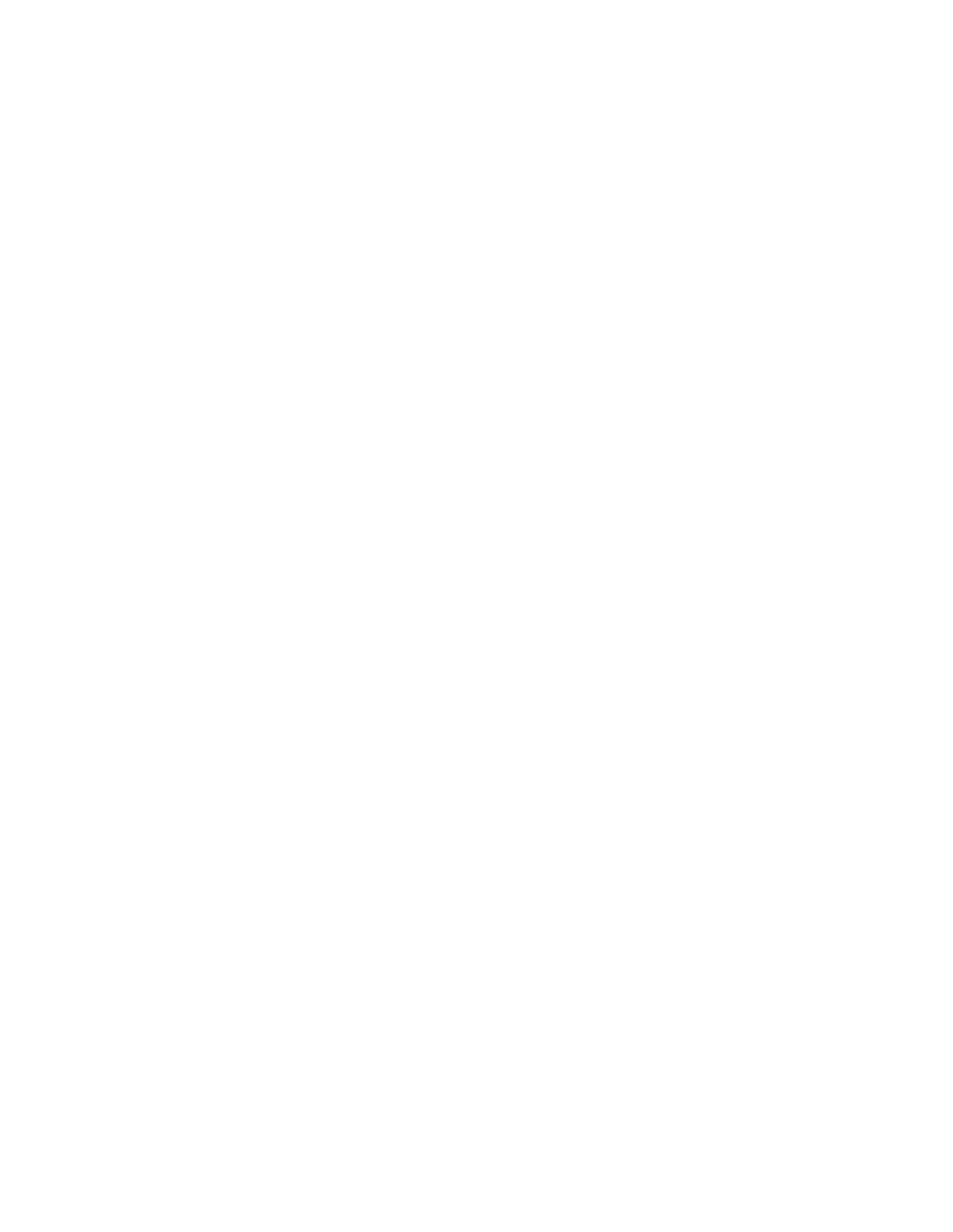# The Soundness and Completeness of Margrave with Respect to a Subset of XACML

Michael Matthew Greenberg Casey Marks Leo Alexander Meyerovich Michael Carl Tschantz

February 13, 2005

#### Abstract

Provides a natural semantics for a subset of XACML, a language for the specification of access-control policies. Presents the key algorithm of Margrave, a tool for analyzing XACML policies. Proves the soundness and completeness of the algorithm with respect to the subset of XACML.

# 1 Introduction

Multi-user and web applications necessitate controlling the actions a user may perform on a resource. Generally, some policy governs what each user is allowed to access. Applying ad hoc checks spread through out the code to enforce such policies makes the policy hard to understand or modify. Thus, such informal policies should be formalized into a central access-control policy, which is enforced through out the program. To allow for these policies to be shared across applications and for APIs to aid in enforcement, standardized languages are arising for the specification of access-control policies.

XACML is a language for the specification of such access-control policies [2]. XACML is an OASIS standard with backing from Sun Microsystems and others. In this paper we are concerned with the subset of XACML that is sufficient for role-based access control. In Section 3, we provide a natural semantics for this subset of XACML.

After specifying a policy in a language like XACML, the policy administrator should verify that the specification matches the intent of the policy. The policy verification tool Margrave aids in this task [1]. Margrave analyzes XACML policies belonging to the subset of XACML modeled in Section 3. Margrave uses an internal representation of an XACML policy called a multi-terminal binary decision diagram (MTBDD). In Section 4, we formalize the algorithm that produces a MTBDD from an XACML file. In Section 5, we prove the soundness and completeness of the results of this algorithm with respect to the subset of XACML presented in Section 3.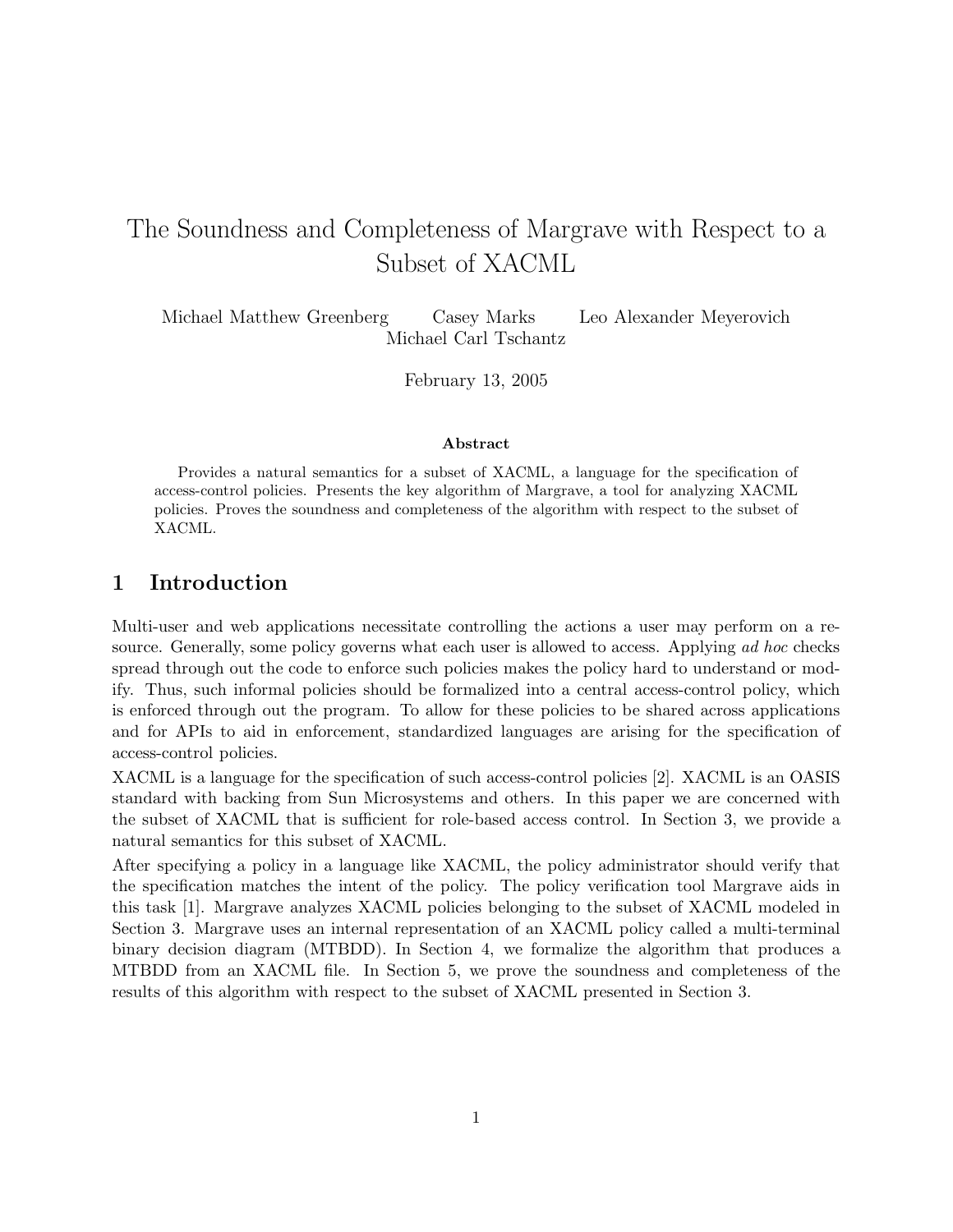# 2 Syntax

For readability we will not use an XML style syntax for our subset of XACML, but rather a scheme-like syntax.

XACML has two syntaxes: one for specifications of policies and one for requests. Since the former has a key word "Policy", we will call it the spec syntax. The latter is called the request syntax.

# 2.1 XACML Spec Syntax

The start nonterminal is S.

 $S \quad ::= \quad C$  $C \ ::= \ Ps \ | \$ Pol  $\text{Ps}$  := (PolicySet CA T  $\text{C}^*$ ) Ca ::= First-Applicable | Deny-Overrides | Permit-Overrides  $T$  ::= ( (SUB) (RES) (ACT))  $SUB ::= Any | ALLOW^+$  $RES$  ::= Any  $|ALLOW$ <sup>+</sup>  $\text{ACT}$  ::=  $\text{Any } |$   $\text{ALLOW}^+$ ALLOW  $::=$   $(AVC^+)$  $AVC ::= (ID VAL)$ POL ::= (Policy  $CA T R^*$ )  $R$  := (Rule T EFFECT)  $E$ FFECT ::= Permit Deny

The elements of the syntax catagory R are called "Rules"; Ps, "PolicySets"; Pol, "Policies"; and T, "targets". The elements of syntax catagories of Sub, RES, and Act are called the "subtargets". The elements of syntax catagories of Ps, PoL, and R are called the "laws".

#### 2.2 XACML request syntax

 $Q := (S) (R) (A)$  $S$  ::=  $AVP^*$  $R$  ::=  $AVP^*$ A  $::=$  AVP<sup>\*</sup>  $AVP ::= (ID VAL)$ 

## 2.3 Parsing

To make the semantics more understandable, we assume the existence of a parser. Informally, we assume that is parser can take a string generated by the grammar and produce denotational object suggested by the strings form, mostly lists. Since the above syntax matches the list notation in Scheme, this parser is equivalent to the Scheme command quote.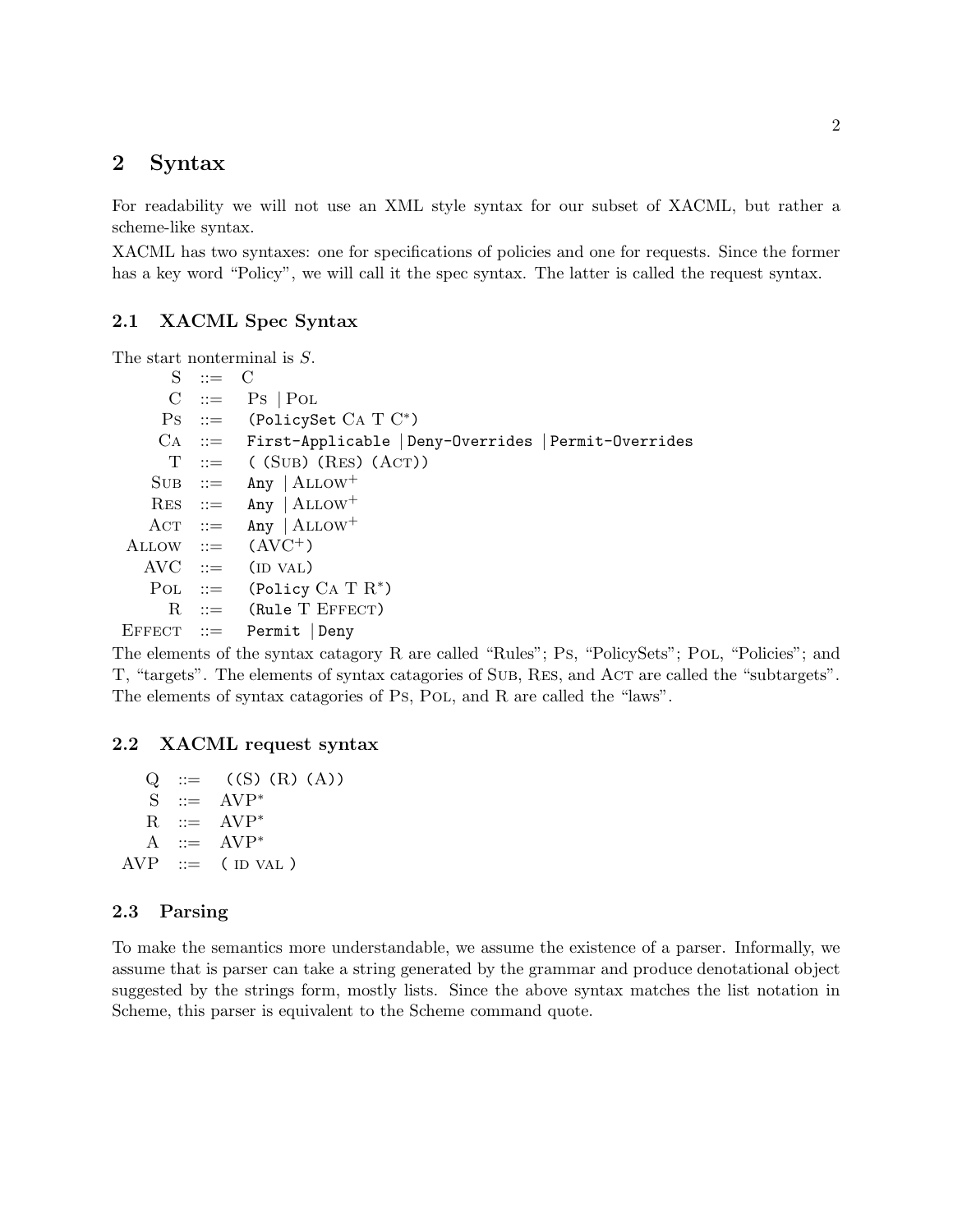# 3 Semantics

Let  $P$  be the set of all policies (members of the syntactic category C of the language Spec).  $P$ includes both XACML Policies and PolicySets.<sup>1</sup> Let  $\mathcal Q$  be the set of all requests (members of the syntactic category Q). Let D be the set of all decisions  $(D = \{Permit, Deny, NotApplicable\})$ . We will use the symbol used for the nonterminal in syntax in the natural semantics to refer to any element of the syntax category.

At the core of the semantics of XACML is the notation of a request matching the target of a rule, policy, or policy set. We will denote this relation by  $q \in t$  where  $q \in \mathcal{Q}$  and t is a target. We will define  $\in$  using a natural semantics given below in Table 1.

The semantics of the Margrave subset of XACML is given in a natural semantics that makes use of the relation  $\in$ . The results of evaluating a Rule is given in Table 2 in terms of the  $\models_r$  relationship. The  $\models_r$  relation is then used to define the  $\models$  relation, which gives the semantics of our subset of XACML. The default behavior of  $\models$  is given in Table 3. The behavior of  $\models$  under each of the combining algorithms are given in Table 4 for permit-overrides, in Table 5 for deny-overrides, and in Table 6 for first-applicable.

## 4 Margrave

Margrave is a tool for the analysis of XACML policies. The key function in Margrave takes an XACML policy and produces a function from requests to decisions. We model this function as MAR:

$$
MAR: \mathcal{P} \to (\mathcal{Q} \to \mathcal{D}).
$$

Below we define Mar as pseudo-Scheme program that consumes a parsed XACML file and produces a data structure called a MTBDD that defines the returned function from requests to decisions. First we describe MTBDDs and then we give a definition of Mar.

#### 4.1 MTBDDs

Let f be a function from  $\{\mathsf{T},\mathsf{F}\}^n$  to a finite set of terminals M with the formal arguments called  $\vec{x}$ . The function f can be represented as a binary tree called a binary decision tree. Each leaf of the tree is labeled with an element of  $M$ . Each internal node represents a question of the form "is the *i*th element of ordered *n*-tuple  $\vec{x}$  true?". Given  $\vec{x}$ , one determines  $f(\vec{x})$  by starting at the root node and if the answer to the question at the current node is "yes", recur on the right child (the high branch); otherwise, recur on left child (the low branch). The base case is reached at a leaf. The returned value is the label at the reached leaf.

The same procedure succeeds when the tree requirement is lifted and directed acyclic graphs (DAGs) are allowed. Such a DAG is called a multi-terminal binary decision diagram (MTBDD). Given an MTBDD, one can easily convert it to be an MTBDD in which at most one leaf node is labeled by

<sup>&</sup>lt;sup>1</sup>The word "policy" when uncapitalized will refer to access-control policies in general. When "policy" is capitalized, it will refer to the XACML tag Policy and the associated structure.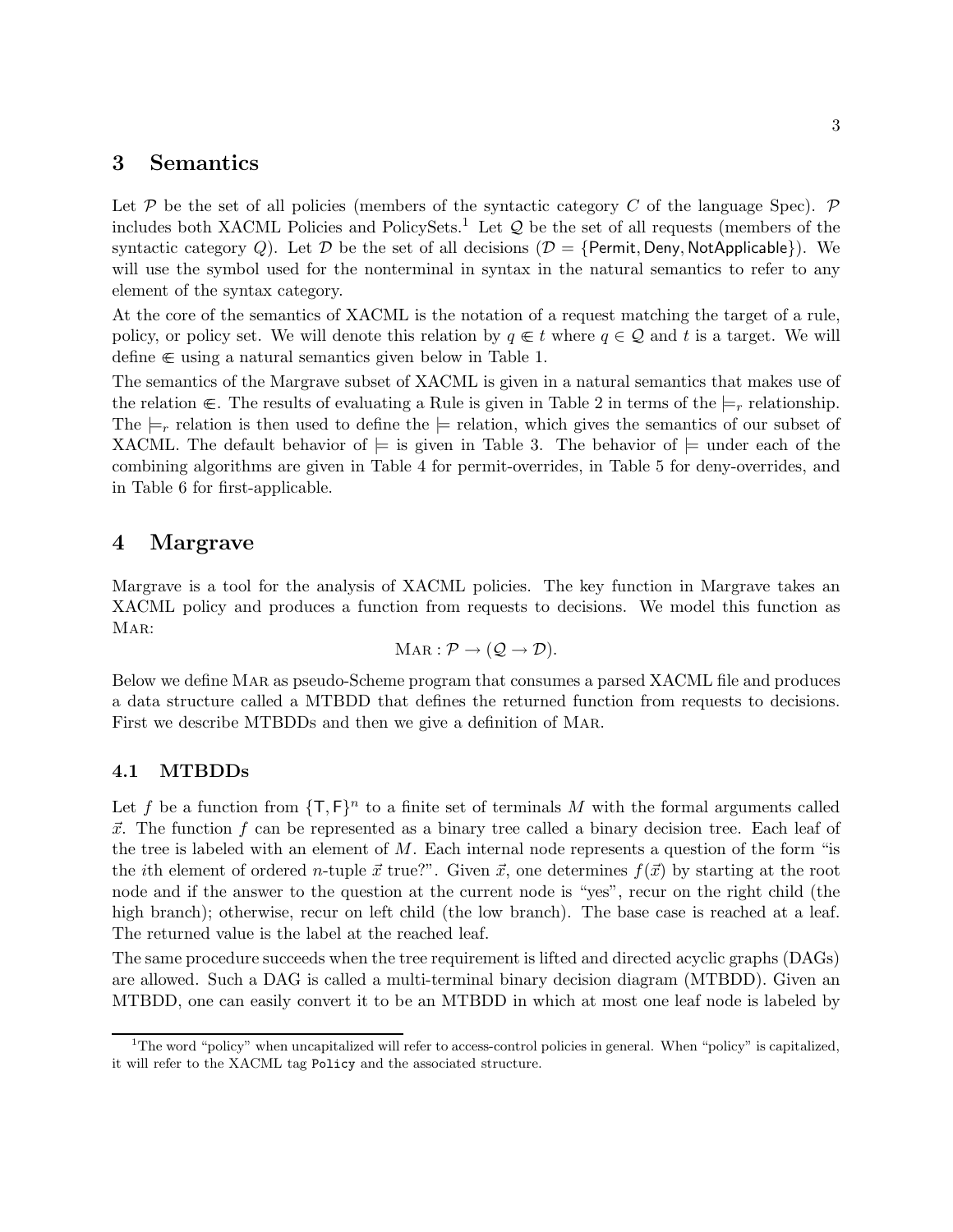$$
S \in_S \text{SUB} \qquad R \in_R \text{RES} \qquad A \in_A \text{ACT}
$$
  

$$
(S, R, A) \in (\text{SUB}, \text{RES}, \text{ACT})
$$
 (1)

$$
X \in \text{Any} \quad \forall X \in \{S, R, A\}
$$
 (2)

$$
\frac{\exists i \text{ s.t. } \mathbf{S} \in \text{ALLOW}_i}{\mathbf{S} \in_S (\text{ALLOW}_1, \text{ALLOW}_2, \dots, \text{ALLOW}_n)}
$$
(3)

$$
\exists i \text{ s.t. } R \in \text{ALLOW}_i \tag{4}
$$

$$
R \in_R (ALLOW_1, ALLOW_2, \dots, ALLOW_n)
$$
  
\n $\exists i \text{ s.t. } A \in ALLOW_i$  (5)

$$
A \inA (ALLOW1, ALLOW2, ..., ALLOWn)
$$
 (5)

$$
\forall i \quad X \in X \text{ AVC}_i
$$
  
 
$$
X \in X \text{ (AVC}_1, \text{AVC}_2, ..., \text{AVC}_n)
$$
 where  $X \in \{S, R, A\}$  (6)

$$
\frac{\exists j \text{ s.t. } \text{AVP}_j = \text{AVC}}{(\text{AVP}_1, \text{AVP}_2, \dots, \text{AVP}_n) \in_X \text{AVC}} \text{ where } X \in \{S, R, A\}
$$
(7)

# Table 1: The Match Relationship

$$
\frac{Q \notin T}{((\text{Rule } T \quad \text{EFFECT}), Q) \models_r \text{NotApplicable}}
$$
\n
$$
Q \in T
$$
\n(8)

$$
\frac{Q \in I}{((\text{Rule } T \quad \text{Permit}), Q) \models_r \text{Permit})}
$$
\n
$$
Q \in T
$$
\n(9)

$$
\frac{Q \in I}{((\text{Rule } T \quad \text{Deny}), Q) \models_r \text{Deny}}
$$
\n(10)

Table 2: The Rule Relationship  $\models_r$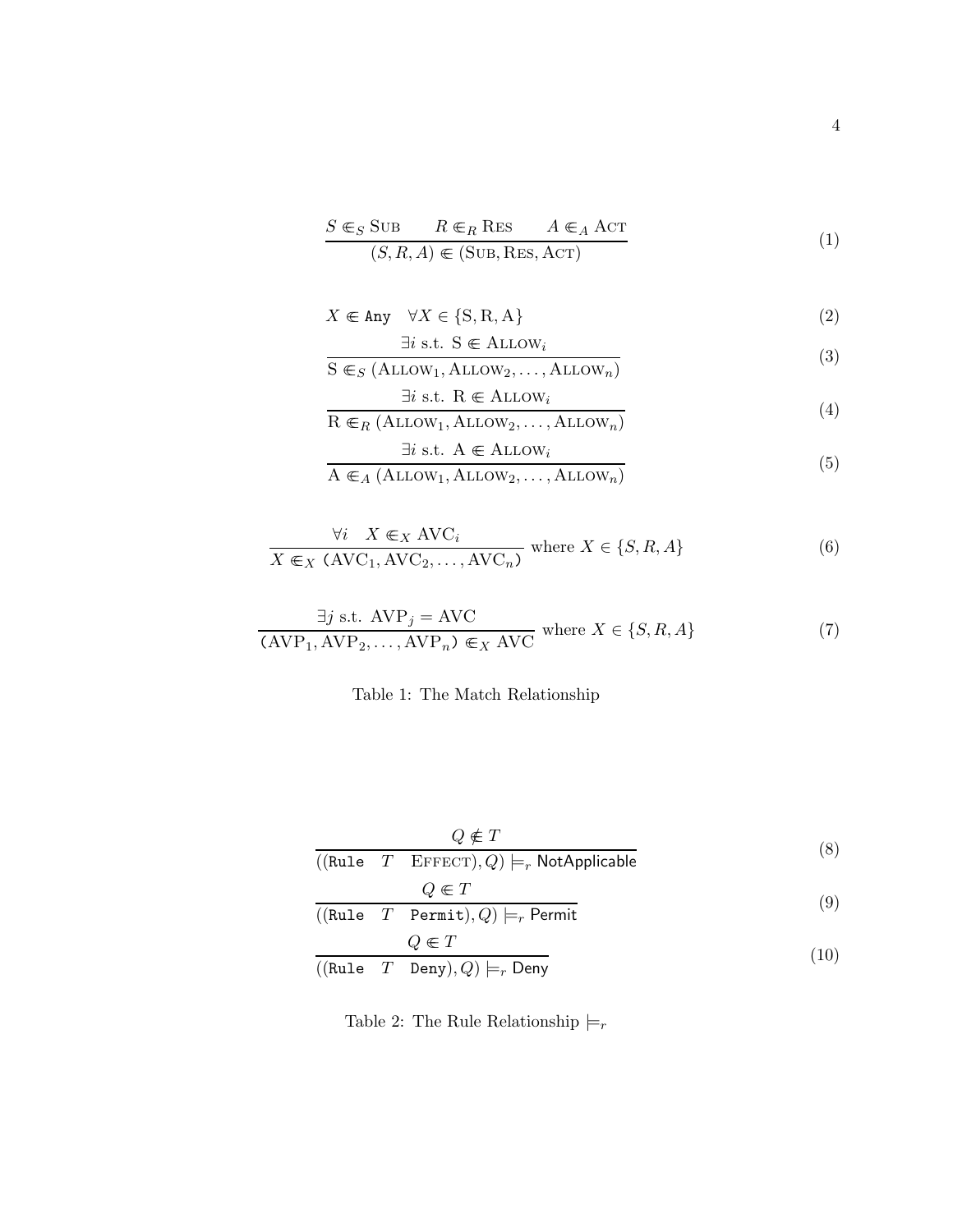|  | $\langle$ (Policy CA <i>T</i> ), $Q \rangle \models$ NotApplicable |  |
|--|--------------------------------------------------------------------|--|
|--|--------------------------------------------------------------------|--|

 $\langle (PolicySet \quad CA \quad T), Q \rangle \models \mathsf{NotApplicable}$  (12)

$$
Q \notin T
$$
\n
$$
G: T \to \mathbb{R}^* \to \mathbb{R}^* \to \mathbb{R}^* \tag{13}
$$

$$
\langle \text{(Policy CA } T \ R^*), Q \rangle \models \text{NotApplicable}
$$
\n
$$
Q \notin T
$$
\n(14)

$$
\langle \text{(PolicySet CA T C*)}, Q \rangle \models \text{NotApplicable} \tag{14}
$$

Table 3: Default NotApplicable Judgements

$$
Q \in T \qquad \exists i \text{ s.t. } \langle C_i, Q \rangle \models_r \text{Permit}
$$
\n
$$
(15)
$$

$$
\langle (\text{Policy Permit-Overrides } T \quad C_1, C_2, \dots, C_n), Q \rangle \models \text{Permit}
$$

$$
Q \in T \quad \exists i \text{ s.t. } \langle C_i, Q \rangle \models \text{Permit}
$$
\n
$$
\langle \text{PolicySet} \quad \text{Permit-Overrides} \quad T \quad C_1, C_2, \dots, C_n, Q \rangle \models \text{Permit}
$$
\n
$$
O \in T \quad \exists i \text{ s.t. } \langle C_i, Q \rangle \models \text{ Dew} \quad \forall i \neq i \langle C_i, Q \rangle \not\models \text{ Permit}
$$
\n
$$
\langle Q_i, Q_j \rangle = \langle Q_i, Q_j \rangle \land \langle Q_j, Q_j \rangle \land \langle Q_j, Q_j \rangle \neq \langle Q_j, Q_j \rangle \land \langle Q_j, Q_j \rangle \neq \langle Q_j, Q_j \rangle \land \langle Q_j, Q_j \rangle \neq \langle Q_j, Q_j \rangle \land \langle Q_j, Q_j \rangle \neq \langle Q_j, Q_j \rangle \land \langle Q_j, Q_j \rangle \neq \langle Q_j, Q_j \rangle \land \langle Q_j, Q_j \rangle \neq \langle Q_j, Q_j \rangle \land \langle Q_j, Q_j \rangle \neq \langle Q_j, Q_j \rangle \land \langle Q_j, Q_j \rangle \neq \langle Q_j, Q_j \rangle \land \langle Q_j, Q_j \rangle \neq \langle Q_j, Q_j \rangle \land \langle Q_j, Q_j \rangle \neq \langle Q_j, Q_j \rangle \land \langle Q_j, Q_j \rangle \neq \langle Q_j, Q_j \rangle \land \langle Q_j, Q_j \rangle \neq \langle Q_j, Q_j \rangle \land \langle Q_j, Q_j \rangle \neq \langle Q_j, Q_j \rangle \land \langle Q_j, Q_j \rangle \neq \langle Q_j, Q_j \rangle \land \langle Q_j, Q_j \rangle \neq \langle Q_j, Q_j \rangle \land \langle Q_j, Q_j \rangle \neq \langle Q_j, Q_j \rangle \land \langle Q_j, Q_j \rangle \neq \langle Q_j, Q_j \rangle \land \langle Q_j, Q_j \rangle \neq \langle Q_j, Q_j \rangle \land \langle Q_j, Q_j \rangle \neq \langle Q_j, Q_j \rangle \land \langle Q_j, Q_j \rangle \neq \langle Q_j, Q_j \rangle \land \langle Q_j, Q_j \rangle \neq \langle Q_j, Q_j \rangle \land \langle Q_j, Q_j \rangle \neq \langle Q_j, Q_j \rangle \land \langle Q_j, Q_j \rangle \neq \langle Q_j, Q_j \rangle \land \langle Q_j, Q_j \rangle \neq \langle Q_j, Q_j \rangle \land \langle Q_j, Q_j \rangle \ne
$$

$$
\langle Q \in I \quad \exists i \text{ s.t. } \langle C_i, Q \rangle \models r \text{ Deny} \quad \forall j \neq i, \langle C_j, Q \rangle \not\models r \text{ Fermit}
$$
\n
$$
\langle \langle \text{Policy Permit-Overrides } T \quad C_1, C_2, \dots, C_n \rangle, Q \rangle \models \text{Deny}
$$
\n
$$
Q \subseteq T \quad \exists i \text{ s.t. } \langle C, Q \rangle \models \text{Deny} \quad \forall i \neq i, \langle C, Q \rangle \not\models \text{Bernit}
$$
\n
$$
\langle \langle \text{P} \rangle \rangle = \langle \text{Conj} \rangle \quad \langle \text{Conj} \rangle = \langle \text{Conj} \rangle \quad \langle \text{Conj} \rangle = \langle \text{Conj} \rangle \quad (17)
$$

$$
Q \in T \quad \exists i \text{ s.t. } \langle C_i, Q \rangle \models \text{Deny} \quad \forall j \neq i, \langle C_j, Q \rangle \not\models \text{Permit}
$$
  

$$
\langle (\text{PolicySet } \text{Permit-Overrides } T \quad C_1, C_2, \dots, C_n), Q \rangle \models \text{Deny}
$$
 (18)

$$
Q \in T \qquad \forall i, \langle C_i, Q \rangle \models_r \text{NotApplicable}
$$
\nFormit. Q  
reconïdus, T, G, G, G, G \rangle

\n(19)

$$
\langle (\text{Policy Permit-Overrides } T \quad C_1, C_2, \dots, C_n), Q \rangle \models \text{NotApplicable}
$$
\n
$$
Q \in T \qquad \forall i, \langle C_i, Q \rangle \models \text{NotApplicable}
$$
\n(20)

$$
\langle (\text{PolicySet} \quad \text{Permit-Overrides} \quad T \quad C_1, C_2, \dots, C_n), Q \rangle \models \text{NotApplicable} \tag{20}
$$

Table 4: Permit-Overrides Judgements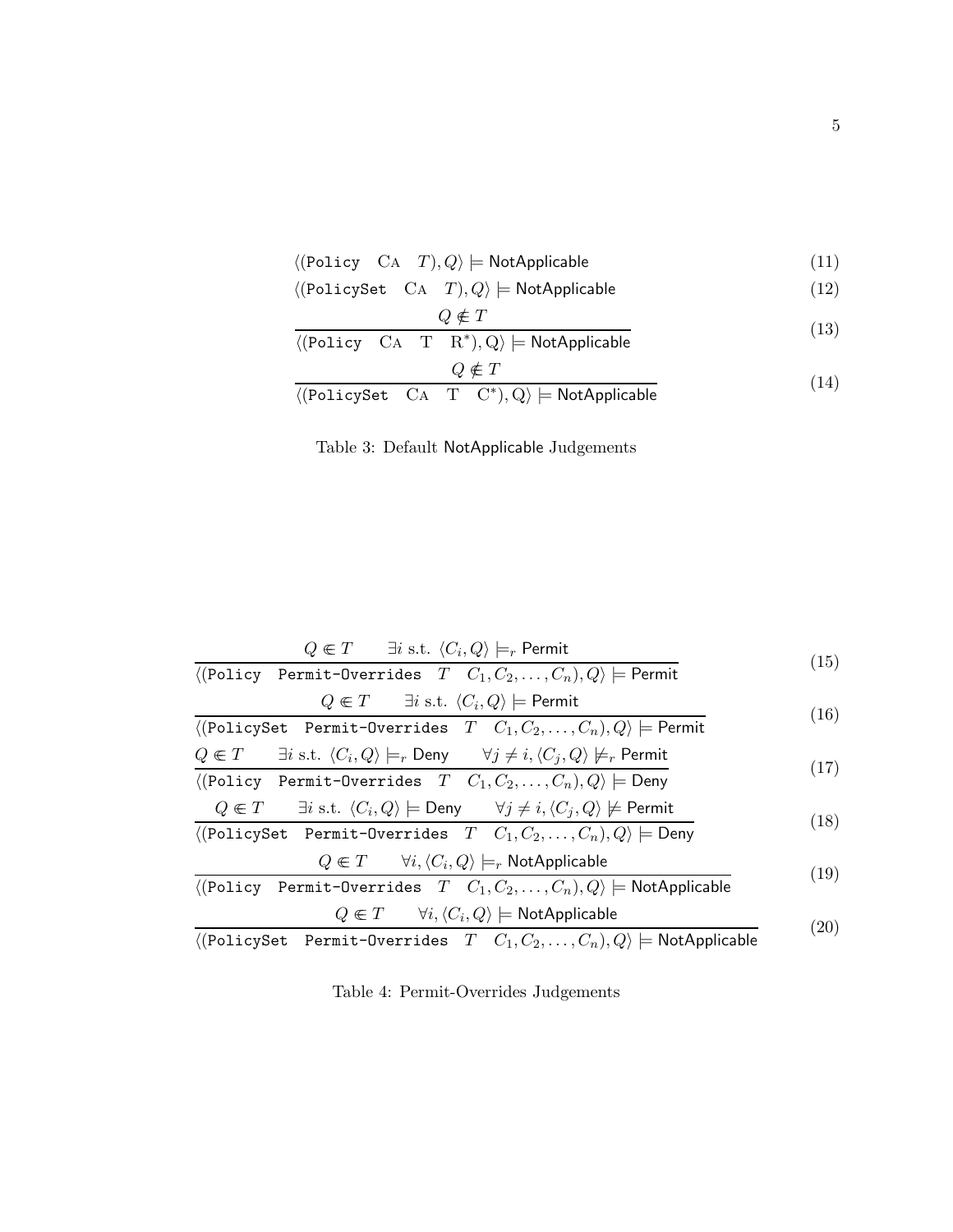$$
Q \in T \qquad \exists i \text{ s.t. } \langle C_i, Q \rangle \models_r \text{Deny}
$$
\n
$$
Q \equiv T \qquad \exists i \text{ s.t. } \langle C_i, Q \rangle \models_r \text{Deny}
$$
\n
$$
(21)
$$

$$
\langle (\text{Policy } \text{Deny-Overrides } T \quad C_1, C_2, \dots, C_n), Q \rangle \models \text{Deny}
$$
\n
$$
Q \in T \qquad \exists i \text{ s.t. } \langle C_i, Q \rangle \models \text{Deny}
$$
\n(21)

$$
\frac{\sqrt{(-1)^{n+1} + (1)^{n+1} + (1)^{n+1} + (1)^{n+1} + (1)^{n+1} + (1)^{n+1} + (1)^{n+1} + (1)^{n+1} + (1)^{n+1} + (1)^{n+1} + (1)^{n+1} + (1)^{n+1} + (1)^{n+1} + (1)^{n+1} + (1)^{n+1} + (1)^{n+1} + (1)^{n+1} + (1)^{n+1} + (1)^{n+1} + (1)^{n+1} + (1)^{n+1} + (1)^{n+1} + (1)^{n+1} + (1)^{n+1} + (1)^{n+1} + (1)^{n+1} + (1)^{n+1} + (1)^{n+1} + (1)^{n+1} + (1)^{n+1} + (1)^{n+1} + (1)^{n+1} + (1)^{n+1} + (1)^{n+1} + (1)^{n+1} + (1)^{n+1} + (1)^{n+1} + (1)^{n+1} + (1)^{n+1} + (1)^{n+1} + (1)^{n+1} + (1)^{n+1} + (1)^{n+1} + (1)^{n+1} + (1)^{n+1} + (1)^{n+1} + (1)^{n+1} + (1)^{n+1} + (1)^{n+1} + (1)^{n+1} + (1)^{n+1} + (1)^{n+1} + (1)^{n+1} + (1)^{n+1} + (1)^{n+1} + (1)^{n+1} + (1)^{n+1} + (1)^{n+1} + (1)^{n+1} + (1)^{n+1} + (1)^{n+1} + (1)^{n+1} + (1)^{n+1} + (1)^{n+1} + (1)^{n+1} + (1)^{n+1} + (1)^{n+1} + (1)^{n+1} + (1)^{n+1} + (1)^{n+1} + (1)^{n+1} + (1)^{n+1} + (1)^{n+1} + (1)^{n+1} + (1)^{n+1} + (1)^{n+1} + (1)^{n+1} + (1)^{n+1} + (1)^{n+1} + (1)^{n+1} + (1)^{n+1} + (1)^{n+1} + (1)^{n+1} + (1)^{n+1}
$$

$$
Q \in T \quad \exists i \text{ s.t. } \langle C_i, Q \rangle \models_r \text{Permit} \quad \forall j \neq i, \langle C_j, Q \rangle \not\models_r \text{Deny} \langle (\text{Policy Deny–Overvides } T \ C_1, C_2, \dots, C_n), Q \rangle \models \text{Permit}
$$
\n(23)

$$
Q \in T \quad \exists i \text{ s.t. } \langle C_i, Q \rangle \models \text{Permit} \quad \forall j \neq i, \langle C_j, Q \rangle \not\models \text{Deny}
$$
\n
$$
\langle \text{Reli} \rangle \text{erfat} \quad \text{Permit} \quad T \subseteq C \subseteq C \quad \text{C} \quad \text{C} \quad \text{O} \quad \text{O} \quad \text{Permit} \tag{24}
$$

$$
\langle (\text{PolicySet \t Deny-Overvides } T \quad C_1, C_2, \dots, C_n), Q \rangle \models \text{Permit}
$$
\n
$$
Q \in T \qquad \forall i, \langle C_i, Q \rangle \models_r \text{ NotApplicable}
$$
\n
$$
(25)
$$

$$
\langle \text{(Policy Deny-Overrides } T \quad C_1, C_2, \dots, C_n), Q \rangle \models \text{NotApplicable}
$$
\n
$$
Q \in T \quad \forall i, \langle C_i, Q \rangle \models \text{NotApplicable}
$$
\n
$$
\langle \text{Data}(P_i, C_i) \rangle = \langle C_i, C_i \rangle \quad \text{(26)}
$$

 $\overline{\langle({\tt PolicySet\_Deny-Overrides}\quad T\quad C_1,C_2,\ldots,C_n),Q\rangle\models {\sf NotApplicable}}$ 

Table 5: Deny-Overrides Judgements

$$
Q \in T \qquad \langle R_1, Q \rangle \models \text{Permit}
$$
\n
$$
\langle (\text{Policy First-Applicable } T \quad R_1, R_2, \dots, R_n), Q \rangle \models \text{Permit}
$$
\n
$$
(27)
$$

$$
Q \in T \qquad \langle C_1, Q \rangle \models \text{Permit}
$$
\n
$$
\langle (\text{PolicySet First-Applicable } T \quad C_1, C_2, \dots, C_n), Q \rangle \models \text{Permit}
$$
\n
$$
(28)
$$

$$
Q \in T \qquad \langle R_1, Q \rangle \models \text{Deny}
$$
\n(20)

$$
\langle \text{(Policy First-Applieded)} \quad T \quad R_1, R_2, \dots, R_n \rangle, Q \rangle \models \text{Deny}
$$
\n
$$
Q \in T \quad \langle C_1, Q \rangle \models \text{Deny}
$$
\n
$$
(29)
$$
\n
$$
(29)
$$

$$
\langle \text{(PolicySet First-Applicable } T \quad C_1, C_2, \dots, C_n), Q \rangle \models \text{Deny}
$$
\n
$$
Q \in T
$$
\n
$$
\langle P, Q \rangle \vdash \text{NatAnrichale } \quad \langle \text{(Dolim, Find halfable } T \quad P, \quad P, \quad Q \rangle \vdash P.
$$
\n
$$
\langle Q, Q \rangle \vdash \text{OutAnrichale } \quad \langle \text{(Dolim, Find halfable } T \quad P, \quad Q \rangle \vdash P.
$$
\n
$$
\langle Q, Q \rangle \vdash \text{OutAnrichale } \quad \langle \text{(Dolim, Find halfable } T \quad P, \quad Q \rangle \vdash P.
$$

$$
\langle R_1, Q \rangle \models \text{NotApplicable} \quad \langle (\text{Policy First-Applicable } T \quad R_2, \dots, R_n), Q \rangle \models D \qquad \forall D \in \mathcal{D}
$$

$$
\langle (\text{Policy First-Applicable } T \quad R_1, R_2, \dots, R_n), Q \rangle \models D \qquad \qquad \forall D \in \mathcal{D}
$$

$$
(31)
$$

$$
Q \in T
$$
  
\n
$$
\langle C_1, Q \rangle \models \text{NotApplicable} \quad \langle (\text{PolicySet First-Applicable } T \quad C_2, \dots, C_n), Q \rangle \models D \quad \forall D \in \mathcal{D}
$$
  
\n
$$
\langle (\text{PolicySet First-Applicable } T \quad C_1, C_2, \dots, C_n), Q \rangle \models D \quad \forall D \in \mathcal{D}
$$
  
\n(32)

# Table 6: First-Applicable Judgements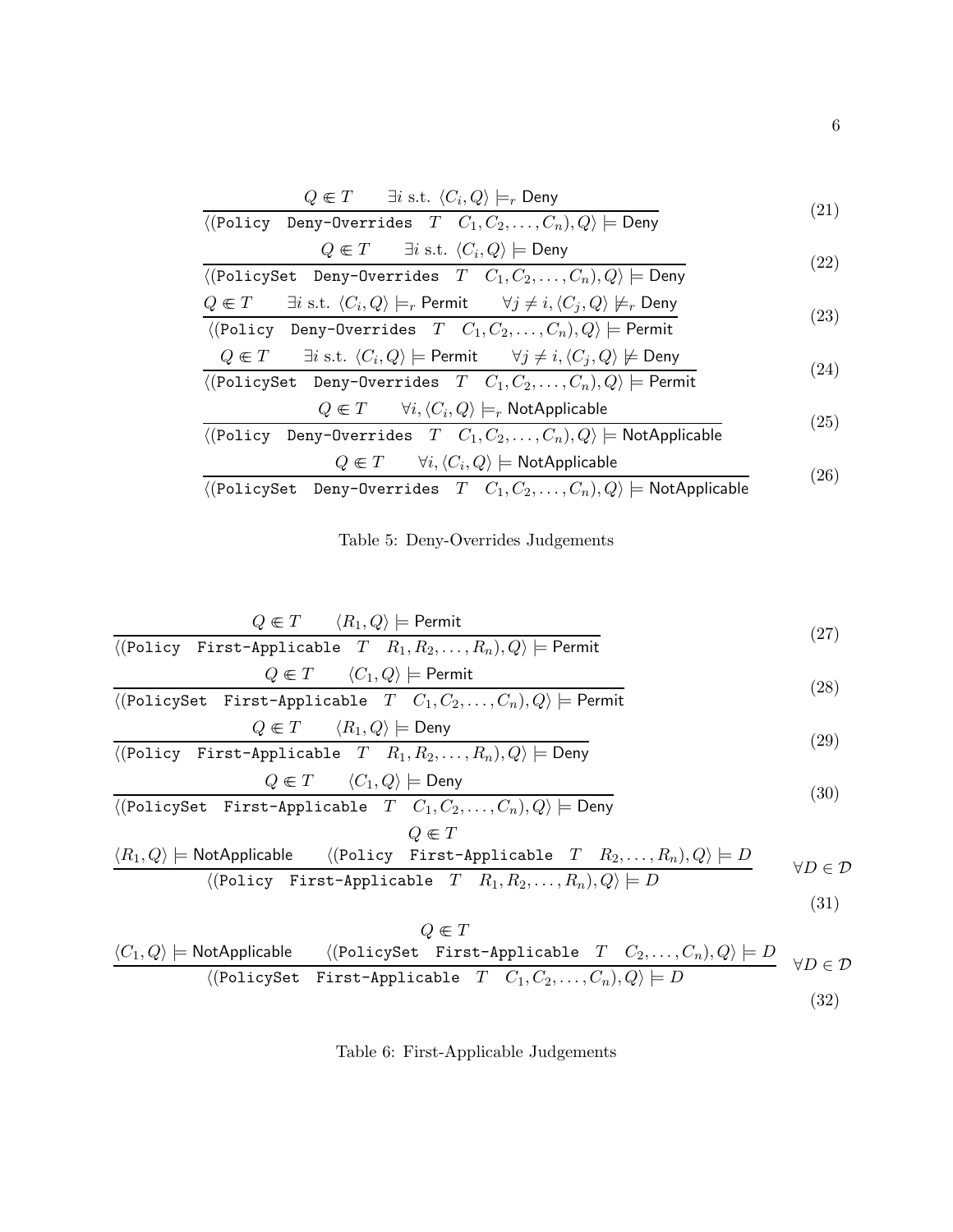

Figure 1: An example MTBDD. The low branches are shown as dashed lines and the high branches as solid lines.

each terminal: for each  $m \in M$ , make a new node n labeled with m; for each edge going from an internal node  $n'$  to a leaf labeled with m, make an edge going from  $n'$  to n; remove all the leaves labeled with  $m$  except  $n$  and all the edges going to them. Henceforth, we assume that all MTBDDs discussed have this property. If  $\hat{f}$  is an MTBDD representation of f, we will let  $f(\vec{x}) = f(\vec{x})$ . A Binary Decision Diagram (BDD) is an MTBDD in which the set of terminals is {T, F}. A BDD may be viewed as a set where all elements that are mapped to T are in the set and all mapped to F are not in the set. Each element of the set formed from a BDD is itself a set of answers to the questions in the BDD. We let  $\epsilon_{\text{bdd}}$  represent: an element is "in" the BDD. That is, if  $\hat{b}$  is a BDD representing a set  $B$  with a characteristic function of  $b$ , then

$$
x \in_{\text{bdd}} \hat{b} \iff \hat{b}(x) \iff b(x) \iff x \in B \tag{33}
$$

Given a policy, Margrave constructs a MTBDD that represents that policy. The terminals of this MTBDD are elements of the set {Permit, Deny, NotApplicable}. During this process Margrave uses BDDs. For both the three-terminal MTBDDs and the BDDs.  $\vec{x}$  is a representation of a request. The algorithm makes use of the following constants: *deny-term*, permit-term, na-term, true-term, and *false-term* are the leaf node labeled the Deny, Permit, NotApplicable, T, and F, respectively. The algorithm makes use of a few basic operations on MTBDDs given below<sup>2</sup>:

(define (make-bdd subtarget-name attribute-id attribute-value)

<sup>2</sup>Although many of the following algorithms are given a Scheme like notation, we intend for these algorithms to given in the meta-language and not an additional object language. Thus, no distinction is made between variables in the Scheme notation and meta-variables.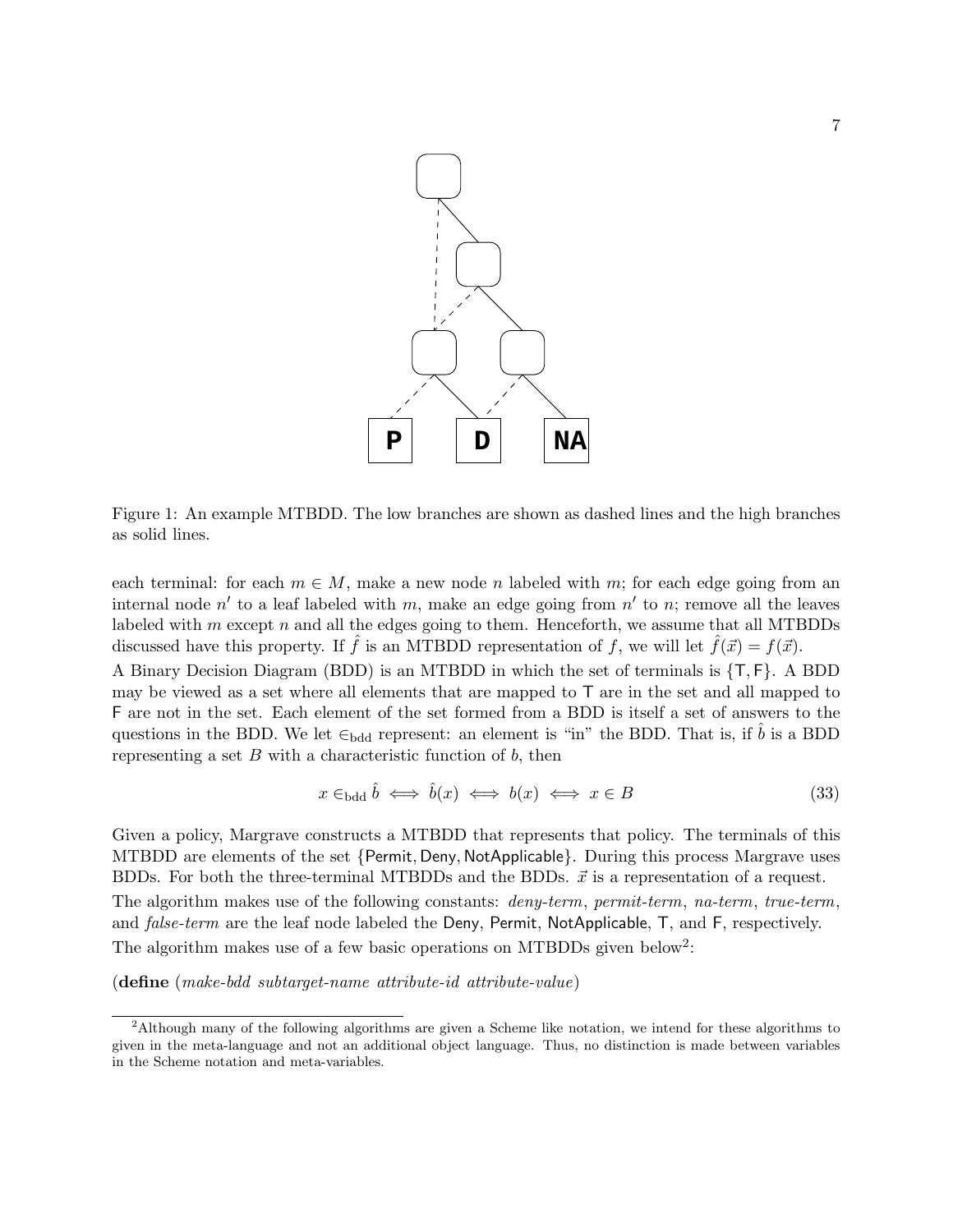creates a BDD with one internal node which corresponds to the question "Does the attribute-id in the *subtarget-name* have the value *attribute-value?*" and has the terminal  $\mathsf{T}$  on its high bench and the terminal F on its low branch. Formally,  $(make-bdd\;n\;i\;v)$  returns a BDD that represents a function f from Q to  $\{T, F\}$  such given a request  $q = (S, R, A)$ 

$$
f = \lambda(S, R, A) \in \mathcal{Q}[(i, v) \in X]
$$
\n(34)

where  $X = S$  if  $n =$  "Subject",  $X = R$  if  $n =$  "Resource",  $X = A$  if  $n =$  "Action".

```
(bdd-and l-bdd r-bdd)
```
returns the BDD that represents the function  $f = \lambda \vec{x} [f_l(\vec{x}) \wedge f_r(\vec{x})]$  where  $f_l$  is the function represented by *l-bdd*, and  $f_r$  by r-bdd. This function is extended to a list of BDDs as

```
(define (bdd-and∗ bdd-list)
 (\text{if } (empty^2 \text{ bdd-list})true-term
       (\text{bdd-and} \ ( \text{first} \ \text{bdd-list}) \ ( \text{bdd-and} \ast (\text{rest} \ \text{bdd-list}))))
```

```
(bdd-or \text{ } l-bdd \text{ } r-bdd)
```
returns the BDD that represents the function  $f = \lambda \vec{x} [f_l(\vec{x}) \vee f_r(\vec{x})]$  where  $f_l$  is the function represented by *l-bdd*, and  $f_r$  by *r-bdd*. This function is extended to a list of BDDs as

```
(define (bdd-or∗ bdd-list)
 (if (empty? bdd-list)
     false-term
      (\text{bdd-or} \text{ (first } \text{bdd-list}) (\text{bdd-or*} \text{ (rest } \text{bdd-list}))))
```
(replace-terminal terminal replacing-mtbdd in-mtbdd)

returns a BDD that is identical to in-mtbdd except that the terminal terminal is replaced by the whole MTBDD *replacing-mtbdd*. (After the replacement all the leaf nodes labeled with the same value are combined as above.)

## 4.2 The Algorithm of Margrave

Rather than give the transition rules and axioms as in the normal semantics, we give pseudo-Scheme code so as to follow the actual implementation discussed in section 4.3 more closely.

The algorithm consists of two major parts: creating a BDD representations of targets and combining these to represent Rules, Policies, and PolicySets.

#### 4.2.1 Representing Targets

The target of a policy may be viewed as a representation of the set of requests to which this policy applies. The Margrave algorithm creates these sets using BDDs. The algorithm process-target takes a (parsed) target and converts it to such a BDD.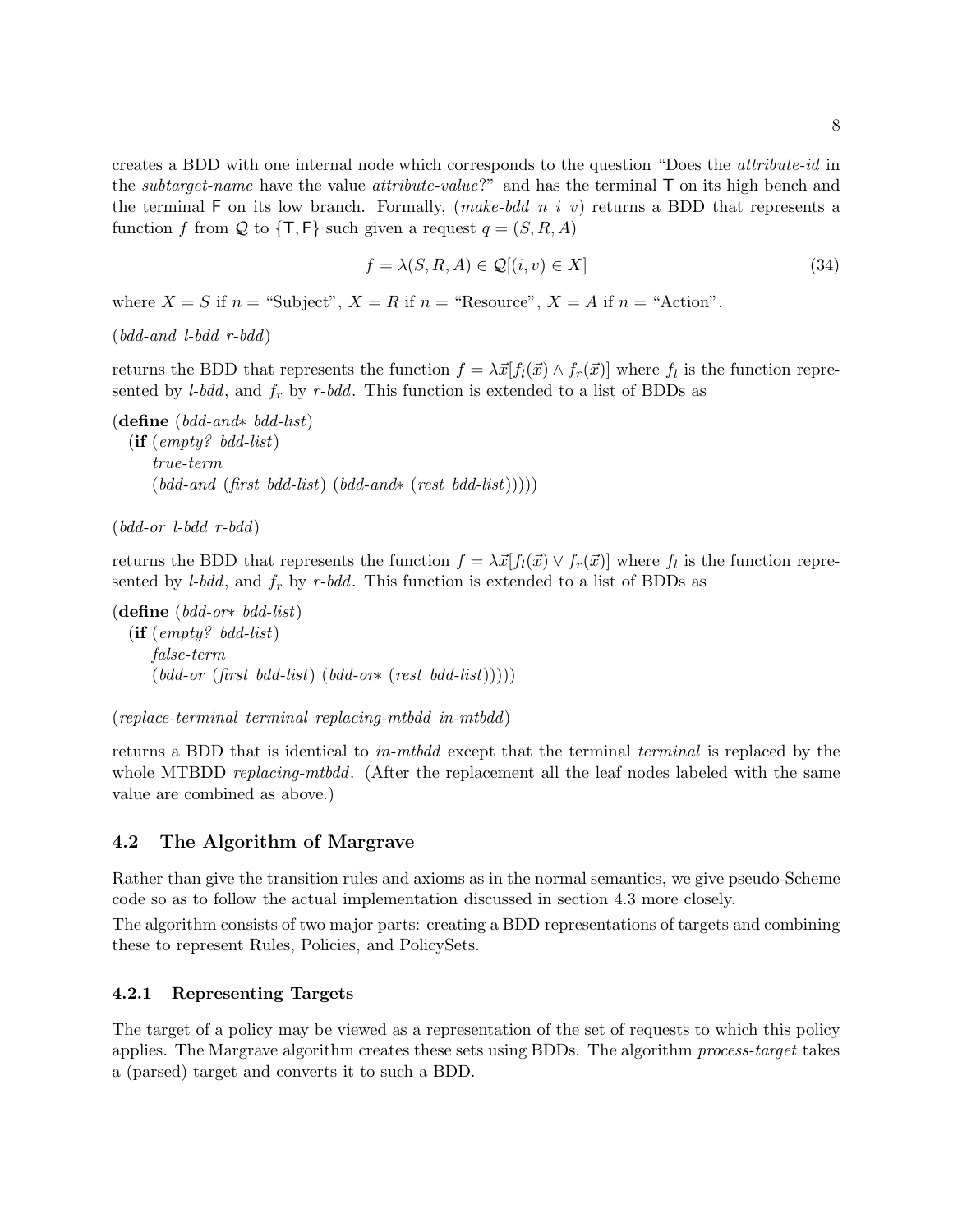The algorithm for creating and representing these sets as BDDs is given below. Note that the functions starting with *ast:* simply access the named child in the abstract syntax tree. For example, given a element of the syntax catagory of the nonterminal T called target, (ast:target-subjects target) returns the subject section of the target. If the abstract syntax tree is viewed as scheme list as explaned in Section 2.3, this would be (first target).

```
(define (process-target target)
```

```
(bdd-and (process-subtarget 'Subject (ast:target-subjects target))
        (process-subtarget 'Resource (ast:target\text{-}resource\ target))(process-subtarget 'Action (ast:target\text{-}actions\ target)))
```
(define (process-subtarget subtarget-name subtarget-body)

 $\textbf{(if } (= (first \; subtract\text{-}body) \; \text{'Any})$ true-term  $(\text{bdd-or*} (\text{map process-allowance subtarget-body})))$ 

```
(define (process-allowance subtarget-name match-list)
 (bdd-and∗ process-avc match-list)))
```

```
(define (process-avc subtarget-name match)
(make-bdd subtarget-name
           (ast:attribute-id match)
           (\text{ast:attribute-value match})
```
## 4.2.2 Forming Rules, Policies, and PolicySets

Each law can be viewed a function from requests to a decision (Permit, Deny, or NotApplicable). The function ast->mtbdd takes a (parsed) law and returns just such a function.

```
(define (ast > mtbdd law)
    \left(\text{cond} \left( (ast: rule? \, law) \right)\right)(augment-rule (process-target (ast:law-target law))
                                  \pmb{\quad (cond \pmb{[} (eq? \ (ast: rule\text{-}effect \ law) \text{'}Deny) \text{'}deny\text{-}term[(eq? (ast: rule-effect law) 'Permit) \ permit-term]))][(or (ast:policy? law) (ast:policySet? law))(\text{let } [\text{ca } (ast:get\text{-}ca \text{ law})])[children (map ast> mtbdd (ast:get-children law))](augment-rule (process-target (ast:law-target law))
                                      \left( \text{cond} \left[ \left( \text{equal} \right. \right. \right. \right) ca "first-applicable")
                                                (build-first-applicable children)]
                                               [(equal? \ ca "deny-overrides")(build-deny-override children)]
                                               [(equal? \ ca "permit-oversides")(build-permit-override\,children)|))
```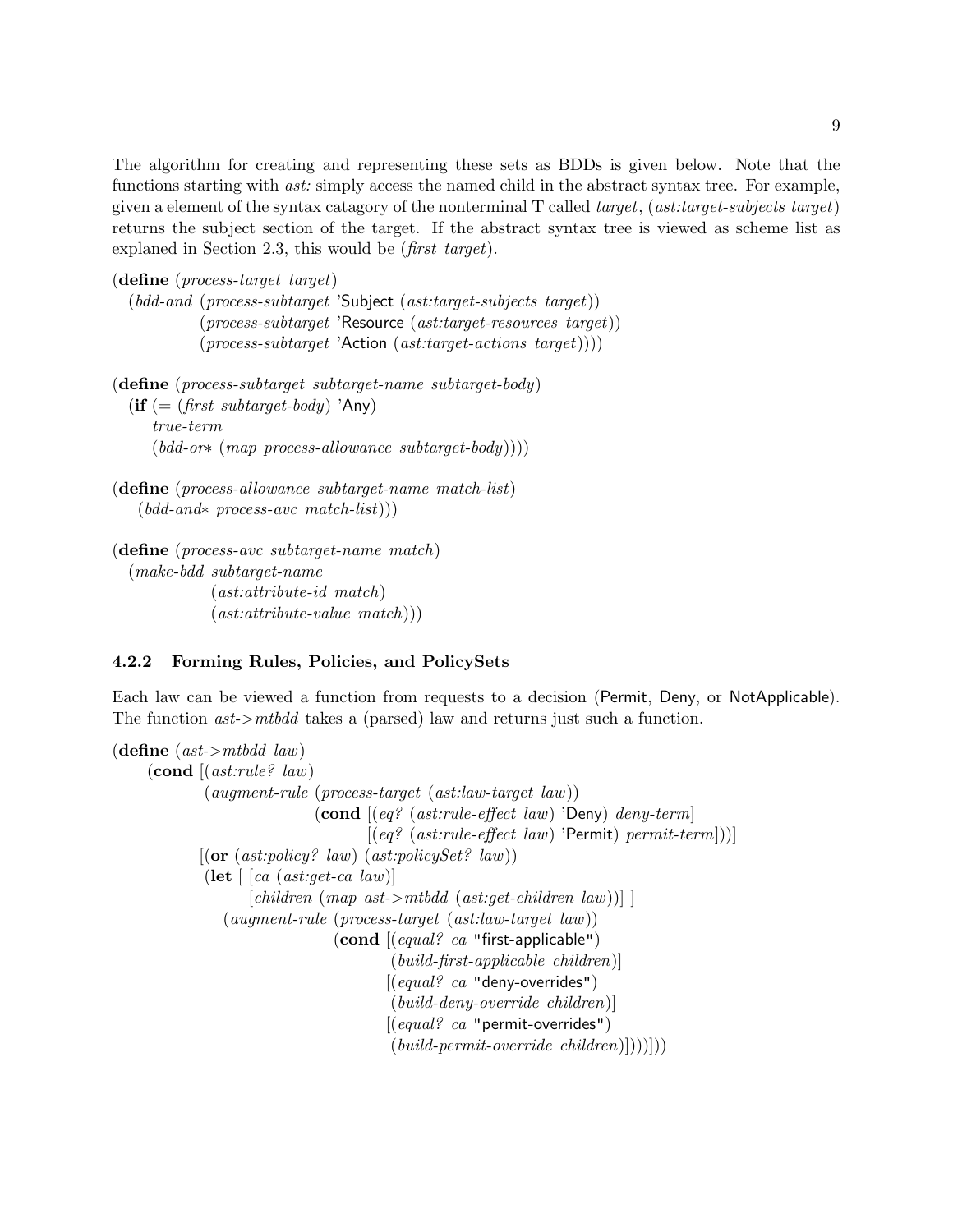

Figure 2: First-applicable.

(define (augment-rule target-bdd effect-term) (replace-terminal true-term effect-term

(replace-terminal false-term na-term target-bdd))

(define (build-first-applicable children) (if (empty? children) na-term (replace-terminal na-term (build-first-applicable (rest children)) (first children))

Deny-overrides can be seen in Figure 2.

(define (build-permit-overrides children) (if (empty? children) na-term (replace-terminal deny-term (replace-terminal na-term deny-term (build-permit-overrides (rest children))) (replace-terminal na-term (build-permit-overrides (rest children))  $(first \ children))))$ 

Permit-overrides can be seen in Figure 3.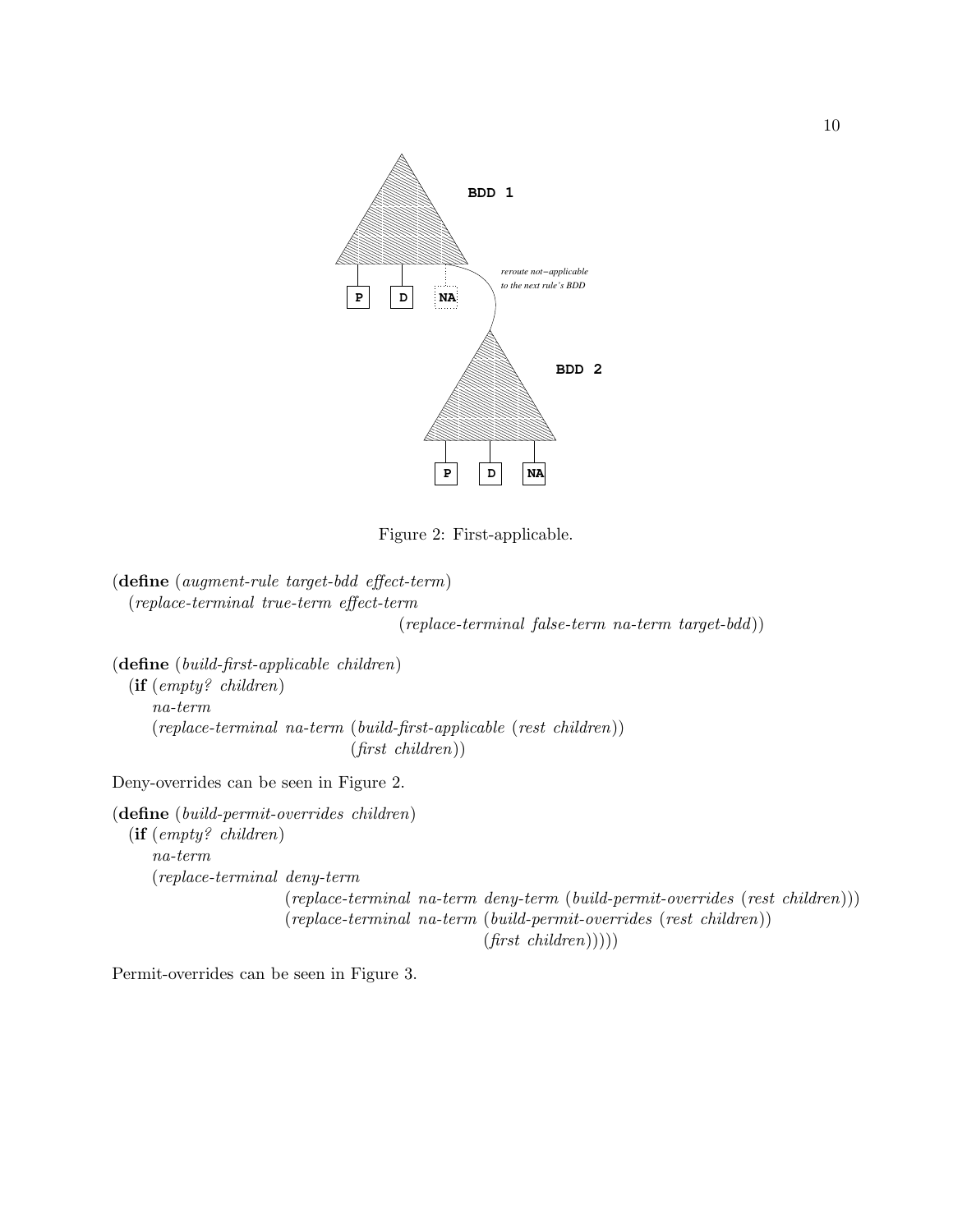

Figure 3: Permit-override.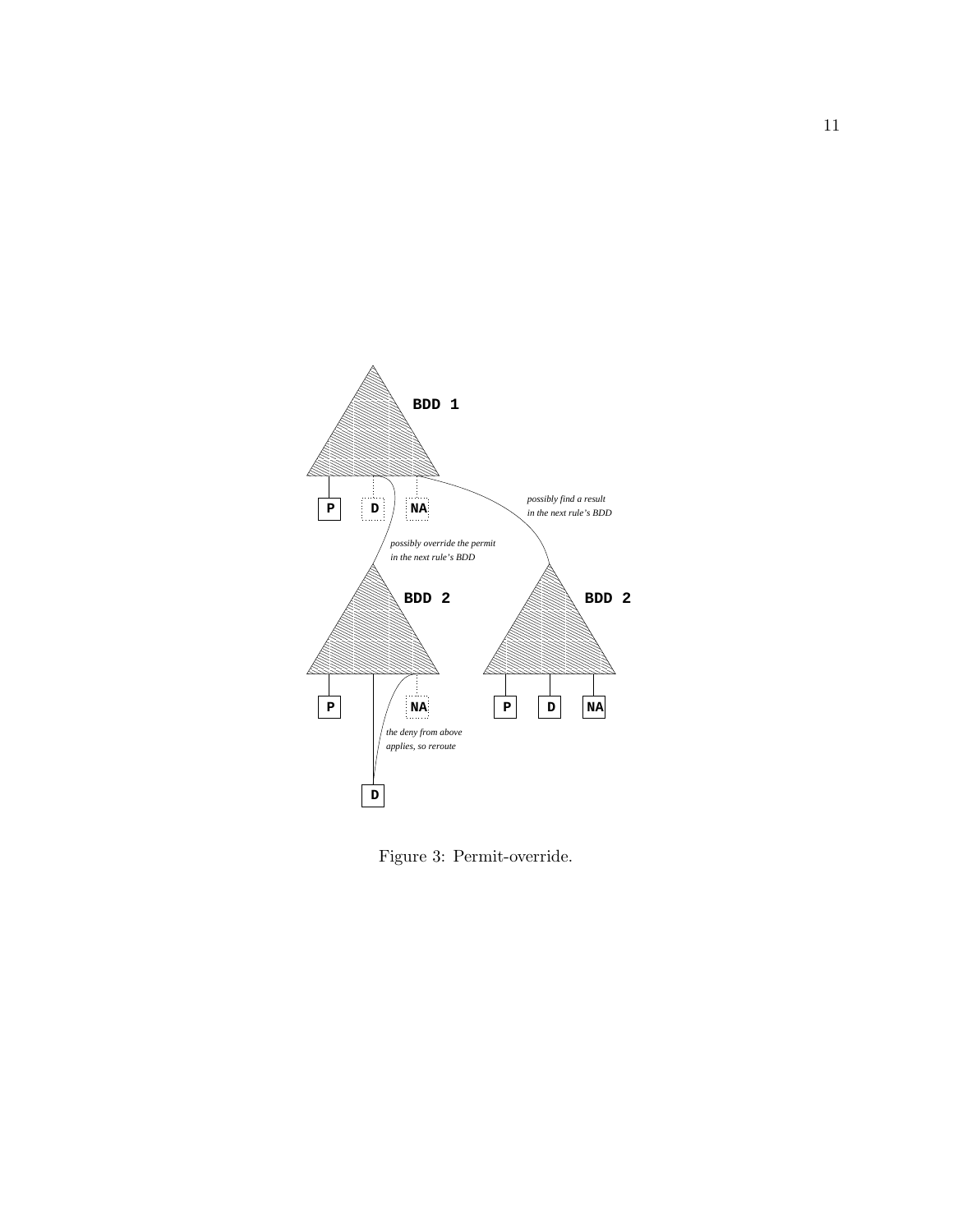

Figure 4: Deny-override.

```
(define (build-deny-overrides children)
(if (empty? children)
   na-term
   (replace-terminal permit-term
                     (replace-terminal na-term permit-term (build-deny-overrides (rest children)))
                     (replace-terminal na-term (build-deny-overrides (rest children))
                                                (first \ children))))
```
Deny-overrides can be seen in Figure 4. The function MAR is (lambda (policy) (ast->mtbdd (parse policy))).

## 4.3 An Implementation of Margrave

An implementation of Margrave exists and is available at www.cs.brown.edu/research/plt/ software/margrave. The implementation differs from the above algorithm in that the implementation uses reduced ordered multi-terminal BDDs instead of just MTBDDs [1]. Since the relationship between ROMTBDDs and general MTBDDs are well understood and the algorithms to maintain reduced ordering complicates the proof considerably, the following proofs are not for ROMTBDDs.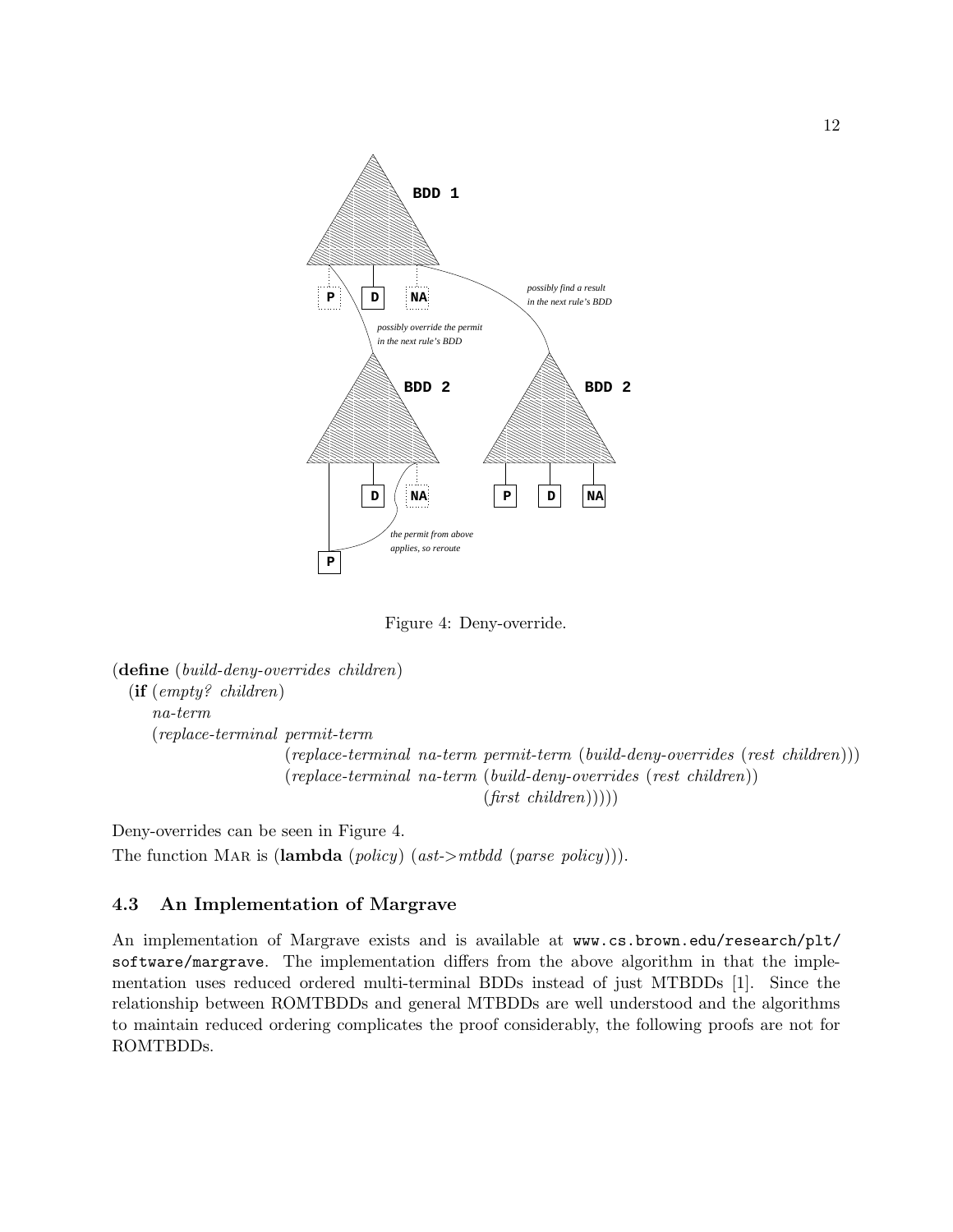# 5 Soundness and Completeness of Margrave Analysis

Margrave is equivalent to XACML evaluation in the following sense

$$
\forall p \in \mathcal{P}, \forall q \in \mathcal{Q}, [\langle p, q \rangle \models d \Longleftrightarrow (\text{MAR}(p))(q) = d)]. \tag{35}
$$

The proof of this equivalence follows from the soundness and completeness of Margrave with respect to XACML evaluation as shown in the next two sections. Below we will use the symbol that represents a nonterminal in the syntax to refer to the set of all strings in that syntax category.

#### 5.1 The Match Relationship

#### Lemma 1.

- $\forall (i, v) \in AVC, \forall (s, r, a) \in \mathcal{Q}, [(s, r, a) \in_{bdd} (process-ave \; 'Subject \; (i, v)) \iff s \in_S (i, v)]$  (36)
- $\forall (i, v) \in AVC, \forall (s, r, a) \in \mathcal{Q}, [(s, r, a) \in_{bdd} (process-avc \; 'Resource \; (i, v)) \iff r \in_R (i, v)]$  (37)

$$
\forall (i, v) \in AVC, \forall (s, r, a) \in \mathcal{Q}, [(s, r, a) \in_{bdd} (process-ave 'Action (i, v)) \iff a \in_A (i, v)] \quad (38)
$$

*Proof.* For the subject case, (process-avc 'Subject  $(i, v)$ ) produces a BDD with one internal node. The internal node represents the question "Does the request include in the Subject subrequest the id-value pair  $(i, v)$ ?". The high branch goes to T and the low branch to F. Thus,  $(s, r, a) \in_{\text{bdd}}$ (process-ac 'Subject  $(i, v)$ ) if and only if  $(s, r, a)$  includes attribute-value pair  $(i, v)$  in the Subject subtarget. Formally,  $(s, r, a) \in_{\text{bdd}} (process-ac \text{ 'Subject } (i, v))$  if and only if  $\exists (i', v') \in S \text{ s.t. } (i', v') =$  $(i, v)$ . Such a request  $(s, r, a)$  will make  $s \in S$   $(i, v)$  true since this is the same requirement to for Judgement 7.

For the other direction for the subject case, if  $q \in (i, v)$ , then  $\exists (i', v') \in s$  s.t.  $(i', v') = (i, v)$ . This will allow the high branch of the single node in the BDD created to be taken yielding  $T$ . Thus,  $q \in (i, v)$  implies  $(s, r, a) \in_{\text{bdd}} (process-avc$  'Subject  $(i, v)$ ).

The resource and action cases follow the same reasoning as the subject case.

#### Lemma 2.

- $\forall \ell \in Allow, \forall (s, r, a) \in \mathcal{Q}, [(s, r, a) \in_{bdd} (process-allowance 'Subject \ell) \iff q \in \ell ]$  (39)
- $\forall \ell \in Allow, \forall (s, r, a) \in \mathcal{Q}, [(s, r, a) \in_{bdd} (process-allowance \; 'Resource \ell) \iff q \in \ell]$  (40)

$$
\forall \ell \in Allow, \forall (s, r, a) \in \mathcal{Q}, [(s, r, a) \in_{bdd} (process-allowance 'Action \ell) \iff q \in \ell]
$$
 (41)

*Proof.* For subject case: Let  $(i_j, v_j) \in AC$  be the jth element of  $\ell \in Allow$  where j ranges from 1 to  $|\ell|$ . Let b be (process-allowance 'Subject  $\ell$ ). process-allowance produces b as the bdd-and of (process-avc 'Subject  $(i_j, v_j)$ ) for all j. Thus,  $(s, r, a) \in_{\text{bdd}} b$  if and only if

$$
(s, r, a) \in_{\text{bdd}} (process-ave 'Subject (i_j, v_j)) \tag{42}
$$

$$
\Box
$$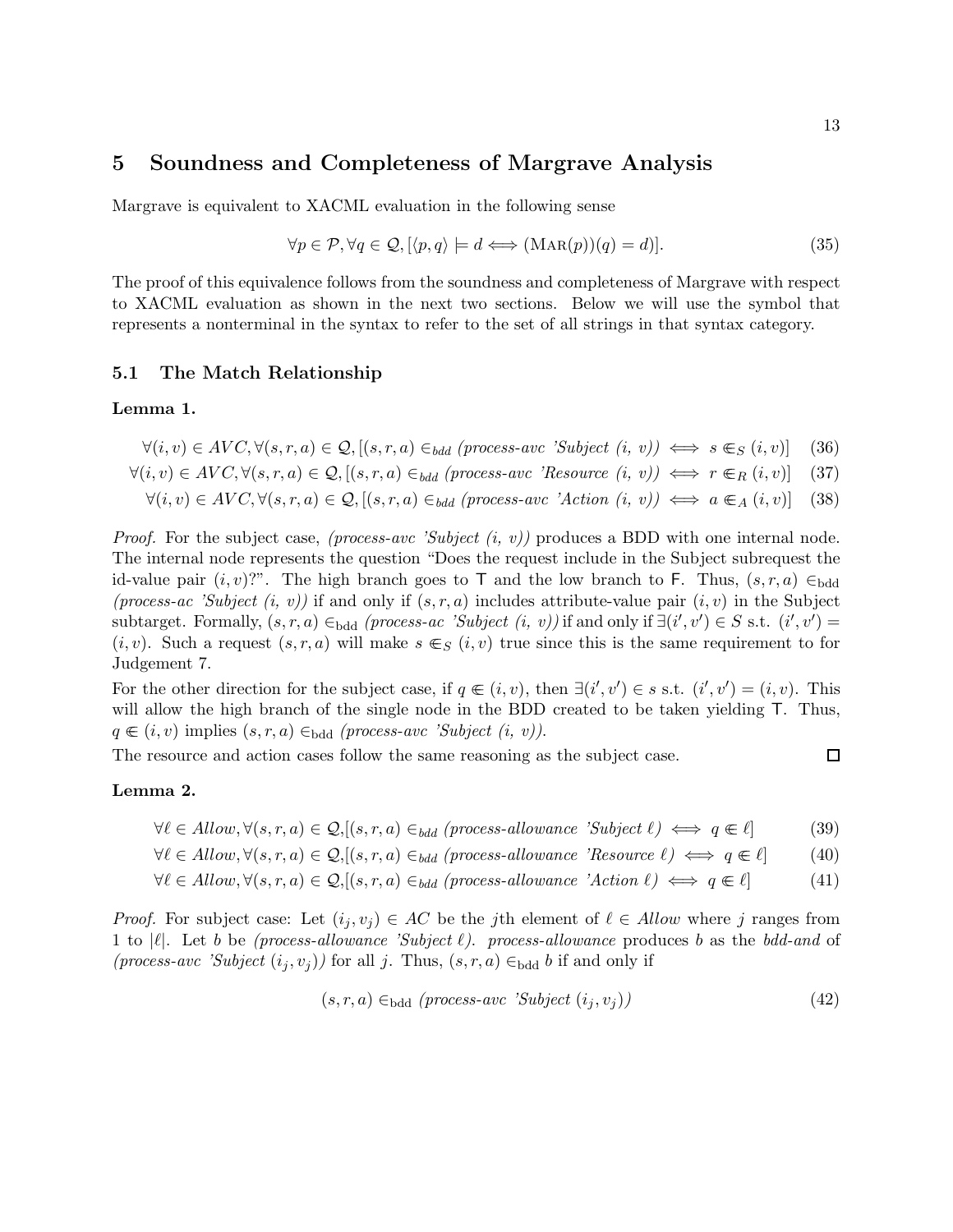for all  $j$ . Thus,

 $(s, r, a) \in_{\text{bdd}} (process-allowance \text{ 'Subject } \ell) \iff \forall j, (s, r, a) \in_{\text{bdd}} (process-ave \text{ 'Subject } (i_j, v_j))$ (43)

$$
\iff \forall j, (s, r, a) \in S \ (i_j, v_j) \tag{44}
$$

$$
\iff (s, r, a) \in S \ell. \tag{45}
$$

where middle step follows from Lemma 1 and the last from Judgement 6. The resource and action cases follows the same steps.

#### Lemma 3.

- $\forall s' \in Sub, \forall (s, r, a) \in \mathcal{Q}, \qquad [(s, r, a) \in_{bdd} (process-subtarget \textit{'Subject} s') \iff s \in s'$  $(46)$
- $\forall r' \in Res, \forall (s, r, a) \in \mathcal{Q}, \quad [(s, r, a) \in_{bdd} (process-subtarget \textit{'Resource } r') \iff r \in r'$  $(47)$

$$
\forall a' \in Act, \forall (s, r, a) \in \mathcal{Q}, \qquad [(s, r, a) \in_{bdd} (process-subtarget \text{ 'Action } a') \iff a \in a'] \qquad (48)
$$

*Proof.* For the subject case: There are two cases: (1)  $s'$  is either a list of elements from Allow or (2)  $s'$  is the singleton list holding the keyword "Any".

1.  $s' \in Allow^+$ : Let  $\ell_j \in Allow$  be the j<sup>th</sup> element of  $s' \in Sub$  where j ranges from 1 to |s|. (process-subtarget 'Subject s') produces the bdd-or of (process-allowance 'Subject  $\ell_j$ ) over all j. Thus,  $(s, r, a) \in_{\text{bdd}} (process-subtarget \text{ 'Subject s') if and only if } (s, r, a) \in_{\text{bdd}}$ (process-allowance 'Subject  $\ell_j$ ) for at least one j. Thus,

 $(s, r, a) \in_{\text{bdd}} (process-subtarget \text{ 'Subject s'}) \iff \exists j, (s, r, a) \in_{\text{bdd}} (process-allowane \text{ 'Subject } \ell_j)$ (49)

$$
\iff \exists j, (s, r, a) \in_S \ell_j \tag{50}
$$

$$
\iff (s, r, a) \in S \ s'. \tag{51}
$$

where middle step follows from Lemma 2 and the last from Judgement 3.

2.  $s' =$  (Any): In this case, process-subtarget will return true-term. Thus, for any request  $(s, r, a)$ ,  $(s, r, a) \in_{\text{bdd}} (process-subtarget$  'Subject s'). Equivalently, by Judgement 2, all requests  $(s, r, a) \in \mathcal{Q}, s \in (\text{Any}).$ 

The resource and action cases follows the same steps.

#### Lemma 4.

$$
\forall (s', r', a') \in Target, \forall (s, r, a) \in \mathcal{Q}, [(s, r, a) \in_{bdd} (process-target(s', r', a')) \iff (s, r, a) \in (s', r', a')]
$$
\n
$$
(52)
$$

*Proof.* (process-target  $(s', r', a')$ ) constructs the bdd-and of

• (process-subtarget 'Subject s'),

 $\Box$ 

$$
\Box
$$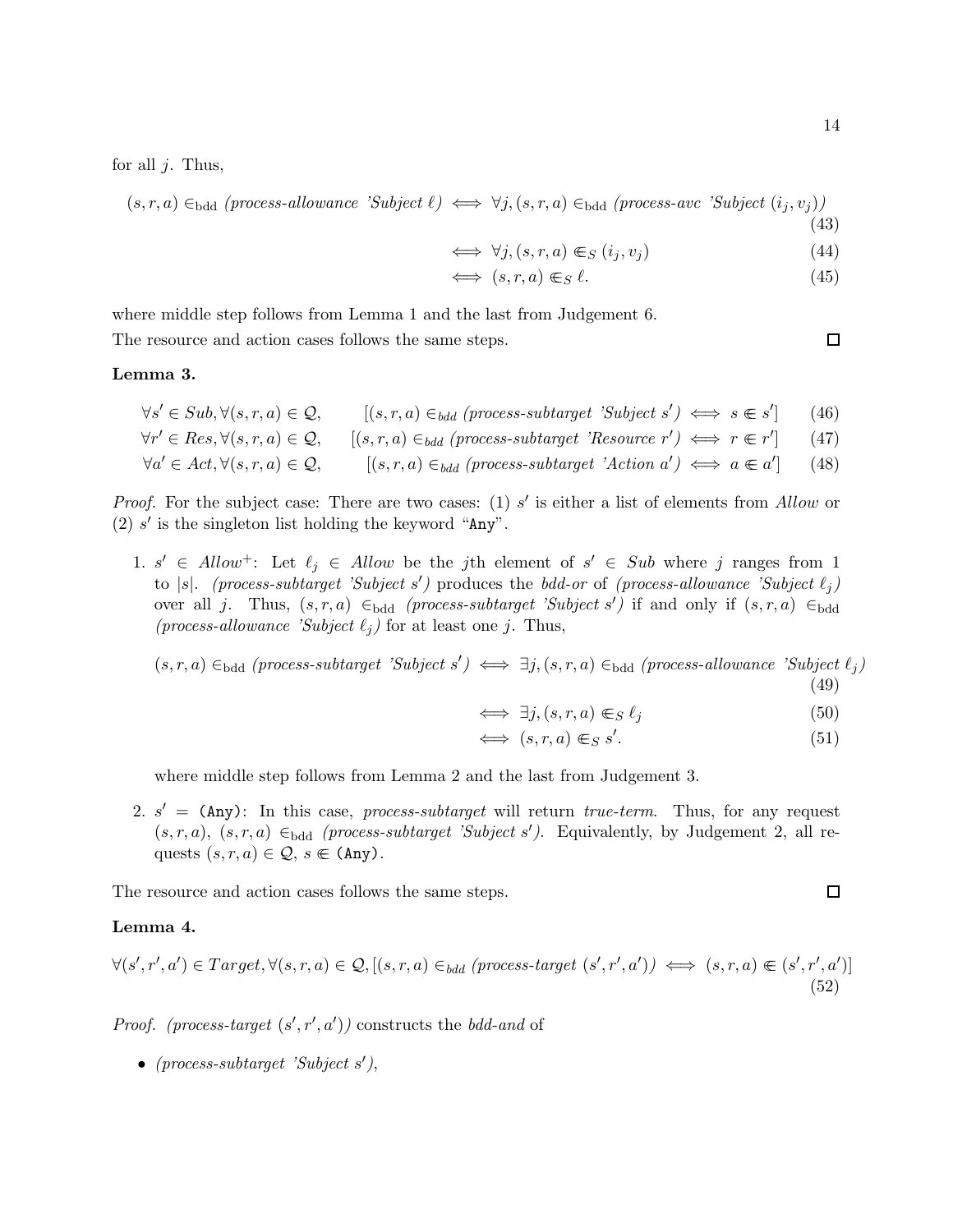- (process-subtarget 'Resource  $r'$ ), and
- (process-subtarget 'Action  $a'$ ).

#### Thus,

$$
(s,r,a) \in_{\text{bdd}} (\text{process-target } (s',r',a')) \tag{53}
$$
\n
$$
\iff (\text{process-subtarget 'Subject s') \land (\text{process-subtarget 'Resource r') \land (\text{process-subtarget 'Action a'})
$$

(54)

$$
\iff (s, r, a) \in_S s' \land (s, r, a) \in_R r' \land (s, r, a) \in_A a'
$$
\n
$$
(55)
$$

$$
\iff (s, r, a) \in (s', r', a'). \tag{56}
$$

 $\Box$ where middle step follows from Lemma 3 and the last from Judgement 1.

#### 5.2 Rules

#### Lemma 5.

$$
\forall r \in Rule, \forall q \in \mathcal{Q}, [(\text{MAR}(r))(q) = d \iff \langle p, q \rangle \models_r d]. \tag{57}
$$

*Proof.* The relative branch of  $ast$ ->add is as follows:

(augment-rule (process-target (ast:law-target law))  $\pmb{\quad$  (cond  $\pmb{[}(\textit{eq? (ast:rule{\text{-}effect~law}) 'Deny)~}$  deny-term]  $[(eq? (ast:rule{\text{-}effect law) 'Permit) permit-term]))]$ 

The function *augment-rule* first replaces the false terminal with *na-term*, which means that any request that yields false in BDD (was not  $\in_{\text{bdd}}$  the BDD) will now yield NotApplicable. Second, augment-rule replaces the true terminal of the BDD produced by (process-target (ast:law-target law)) with the effect of the rule (either a *deny-term* or *permit-term* as selected the effected list in  $law).$ 

Consider two cases: (1) where the request does not match the target and (2) where the request matches the target:

- 1. From Lemma 4, we know that the only requests that will yield F from BDD produced by (*process-target* (*ast:law-target law*)) are those that are not in the match relationship with the target. Thus, since the terminal for F was replaced by the terminal for NotApplicable and none of the internal nodes were altered, the MTBDD that is produced by *augment-rule* will yield NotApplicable if and only if the request was not in the match relationship  $\in$  with the target. This is the same behavior of the rule relationship  $\models_r$  found in Table 2 (note esp. Judgement 8).
- 2. Now consider the case where the match relationship does hold (as in Judgements 9 and 10). Consider the sub-case where the effect of the rule is Permit. Since the terminal for T was replaced by the terminal for Permit and none of the internal nodes were altered, the MTBDD that is produced by *augment-rule* will yield Permit if and only if the request is in the match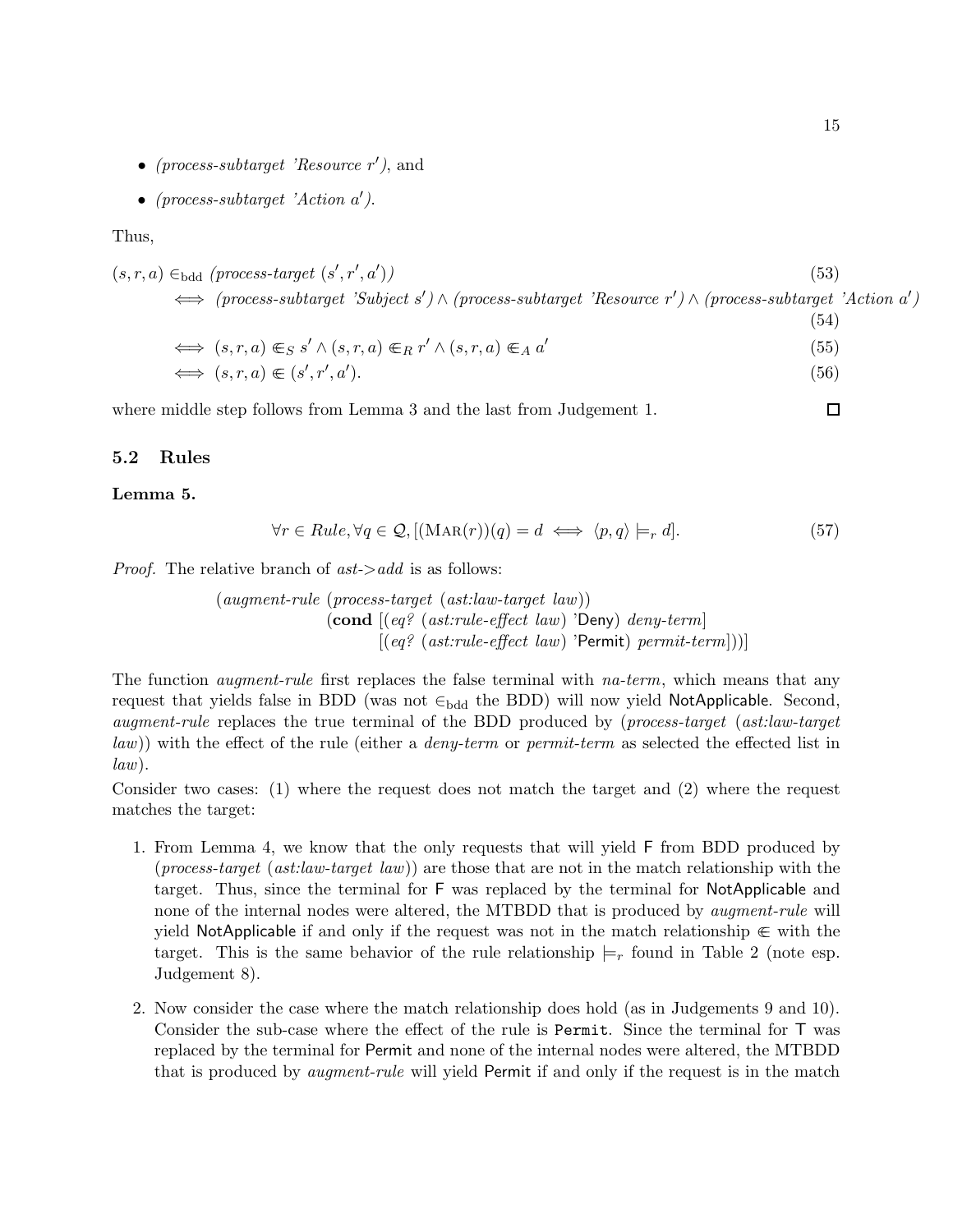relationship ∈∈ with the target. Thus, the same behavior as found in Table 2 will be observed (note esp. Judgement 9). The proof of equivalence for the deny case follows in the same way.

 $\Box$ Thus, in both cases MAR and  $\models$ r behaves the same making the above equivalence true.

#### 5.3 Policy

Lemma 6.

$$
\forall p \in Pol, \forall q \in \mathcal{Q}, \left[ (\text{MAR}(p))(q) = d \implies \langle p, q \rangle \right] = d]. \tag{58}
$$

Proof. The case where the request does not match the target of the policy is almost identical to the corresponding case in the proof of Lemma 5. For the case where the request does match the target, we must proof that result returned by rule-combining function (either build-first-applicable, buildpermit-overrides, or build-deny-overrides) is correct. We use proof by induction over the number of rules in p.

**Base Case:** Zero rules. The functions *build-first-applicable*, *build-permit-overrides*, and *build*deny-overrides all return na-term for the rule-less policy.  $\forall p \in \mathcal{P}, \forall q \in \mathcal{Q}, \langle p, q \rangle \models$  NotApplicable holds when p is rule-less but not for either  $\langle p, q \rangle \models$  Permit or  $\langle p, q \rangle \models$  Deny.

**Inductive Case:** Assume for  $n \geq 0$  rules that  $\forall p \in Pol, \forall q \in \mathcal{Q}, [q \in \text{MAR}(p, d) \implies \langle p, q \rangle \models d].$ Let p be in Pol and have  $n + 1$  rules.

1. First-Applicable: Since the number of child rules is greater than zero, the applicable branch in build-first-applicable is

(replace-terminal na-term (build-first-applicable (rest children)) (first children)).

Since (first children) is just a rule, it is correct by Lemma 5. Since the number rules in (rest *children*) is n, by the inductive hypothesis, (*build-first-applicable* (*rest children*)) is correct. These other rules only matter if the first rule yields NotApplicable for given request. Otherwise, the result of the first rule is the result for the given request. The results of *replace-terminal* ensures this behavior. If the first rule yields NotApplicable, then the other rules are consulted since the terminal for NotApplicable gets replaced by the correct MTBDD that results from the other rules. The other two terminals are unchanged and thus correctly returned.

2. Permit-Overrides: Since the number of child rules is greater than zero, the applicable branch in build-permit-overrides is

(replace-terminal deny-term

(replace-terminal na-term deny-term (build-permit-overrides (rest children))) (replace-terminal na-term (build-permit-overrides (rest children))  $(first \ children))))$ .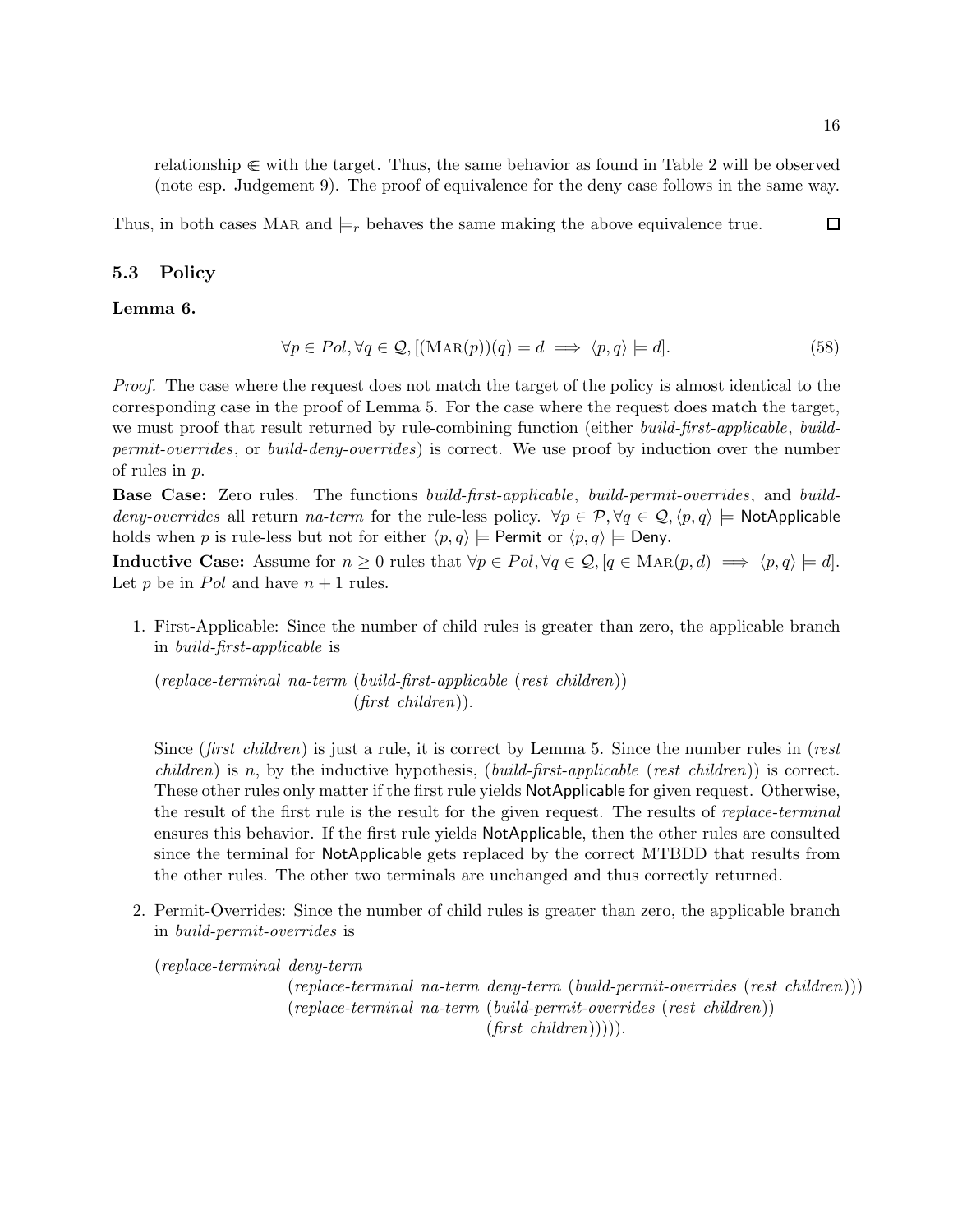Lets decompose this as follows:

$$
\hat{b} = (\text{first children})\tag{59}
$$

$$
\hat{c} = (build-permit-overrides (rest \ children)) \tag{60}
$$

- $\hat{d} = (replace-terminal\;na-term\; \hat{c}\; \hat{b})$  $\hat{b}$ ) (61)
- $\hat{e} = (replace-terminal\ nacterm\ deny-term\ \hat{c})$  (62)

$$
\hat{f} = (replace-terminal \; deny-term \; \hat{e} \; \hat{d}) \tag{63}
$$

First we will prove soundness and then completeness: Soundness:

(a)  $\hat{f}(q)$  = Permit: For  $\hat{f}(q)$  to equal Permit, either  $\hat{d}(q)$  = Deny and  $\hat{e}(q)$  = Permit, or  $\ddot{d}(q)$  = Permit.

If  $\hat{e}(q)$  = Permit, then  $\hat{e}(q)$  = Permit. Since  $\hat{c}$  is produced by n rules, by the inductive hypothesis,  $\hat{c}(q)$  = Permit is sound. That is, if p' is a policy created out the last n rules of the given policy p, then  $\langle p', q \rangle \models$  Permit. Thus, since the only applicable judgement that implies that Permit is yielded is Judgement 15, the antecedents of Judgement 15 must hold. Thus, there exists a rule in (*rest children*) that yields Permit. This makes Judgement 15 applicable for policy  $p$  as well.

If  $d(q)$  = Permit, then either  $b(q)$  = Permit, or  $b(q)$  = NotApplicable and  $\hat{c}(q)$  = Permit. If  $b(q)$  = Permit, then by Lemma 5, rule  $n + 1$  must yield Permit making Judgement 15 applicable. If  $\hat{c}(q)$  = Permit,, then as above, Judgement 15 holds.

Thus, in either case, Judgement 15 holds, and thus,  $\langle p, q \rangle \models$  Permit.

(b)  $\hat{f}(q)$  = Deny: For  $\hat{f}(q)$  to equal Deny, then both  $\hat{e}(q)$  and  $\hat{d}(q)$  must be Deny since  $\hat{f}$  is d with its Deny terminal replaced by  $\hat{e}$ .

When  $\hat{e}(q)$  = Deny,  $\hat{e}(q)$  must equal either Deny or NotApplicable since  $\hat{e}$  is  $\hat{c}$  with its NotApplicable terminal changed to be a Deny terminal. Since  $\hat{c}$  is created by n rules, by the inductive hypothesis,  $\hat{c}$  must be sound. Thus, since both applicable judgements that yield Deny or NotApplicable (Judgements 17 and 19) require that no rule in the Policy yields Permit, no rule in (rest children) may yield Permit.

When  $\hat{d}(q)$  = Deny, either  $\hat{b}(q)$  = Deny, or  $\hat{b}(q)$  = NotApplicable and  $\hat{c}(q)$  = Deny. If  $b(q)$  = Deny, then by Lemma 5, rule (*first children*) must yield Deny. As above, if  $\hat{c}(q)$  = Deny, there must exist a rule that yields deny in (rest children) (see Judgement 17). Thus, under either case,  $\ddot{b}(q) \neq$  Permit and there exists a rule the yields Deny.

From the implications of  $\hat{e}(q) = \text{Deny}$ , no rule in (*rest children*) may not yield Permit. From implications of  $d(q) =$  Deny, the rule (*first children*) may not yield permit and there must exist a rule in the policy that must yields Deny. Thus, Judgement 17 applies and  $\langle p, q \rangle \models$  Deny.

(c)  $\hat{f}(q)$  = NotApplicable: For  $\hat{f}(q)$  to equal NotApplicable, either  $\hat{d}(q)$  = NotApplicable, or  $\hat{d}(q)$  = Deny and  $\hat{e}(q)$  = NotApplicable. However,  $\hat{e}(q)$  cannot equal NotApplicable since  $\hat{e}$ has no NotApplicable terminal (it was replaced by a Deny terminal). Thus,  $d(q)$  must be NotApplicable. For  $\hat{d}(q)$  to be NotApplicable, both  $\hat{b}(q)$  and  $\hat{c}(q)$  must be NotApplicable.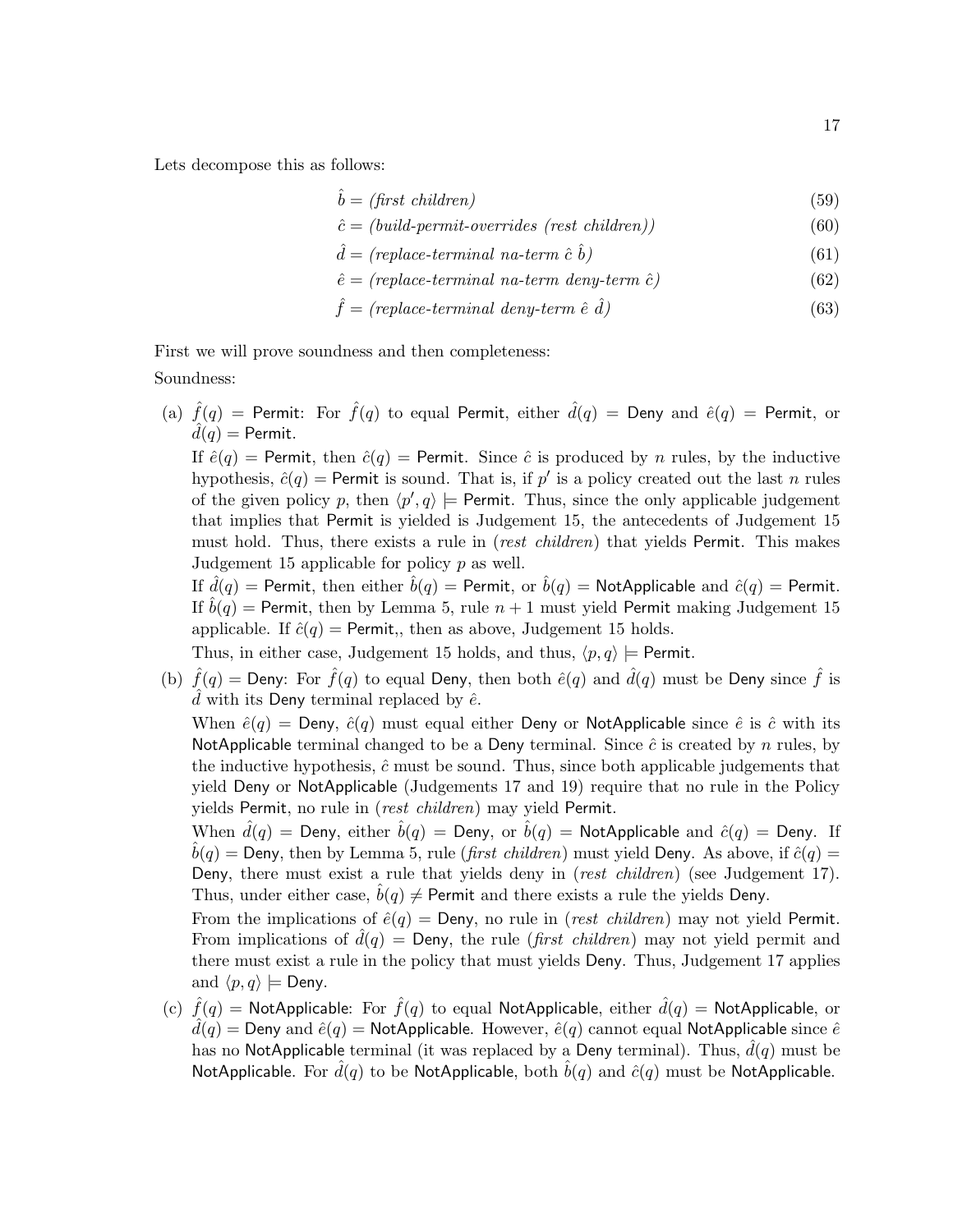When  $\hat{b}(q)$  = NotApplicable, by Lemma 5, (first children) must yield NotApplicable.

When  $\hat{c}(q)$  = NotApplicable, by the inductive hypothesis, a policy with all the rules in (rest children) and on others, must yield NotApplicable. Since the only applicable judgement that yields NotApplicable is Judgement 19, the antecedents of that judgement must hold. Thus, all of the rules in (*rest children*) must yield NotApplicable.

Thus, every rule in p must yield NotApplicable and Judgement 19 is applicable. Thus,  $\langle p, q \rangle \models$  NotApplicable.

#### Completeness:

(a)  $\langle p, q \rangle$   $\models$  Permit: Only one judgement can be applied to yield Permit: Judgement 15. According to the antecedent of Judgement 15, there must exist a rule in the policy that yields Permit. Thus, either rule  $n + 1$  yields Permit or at least on rule in (*rest children*) yields Permit.

In the first case where rule  $n+1$  yields Permit, by Lemma 5  $\hat{b}$  will yield Permit. Since the creation of  $\hat{f}$  from  $\hat{b}$  does not change the Permit terminal or any of the internal nodes,  $\hat{f}$ will yield Permit for the same requests as  $\hat{b}$ . Thus,  $\hat{f}$  yields Permit.

In the second case where rule  $n + 1$  does not yield Permit but another rule in (rest *children*) does, by the inductive hypothesis the MTBDD  $\hat{c}$  will yield Permit. Either rule  $n + 1$  yields NotApplicable or Deny. If it yields NotApplicable, then since in f it has its NotApplicable terminal replaced by  $\hat{c}$ , it will now produce what  $\hat{c}$  produces: Permit. If it yields Deny, then since in  $\hat{f}$  it has its Deny terminal replaced by  $\hat{e}$ , it will yields what this MTBDD  $\hat{e}$  yields. Since  $\hat{e}$  is just  $\hat{c}$  with its NotApplicable terminal replaced by Deny and  $\hat{c}$  yields Permit,  $\hat{e}$  will yield Permit. Thus,  $\hat{c}$  will yield Permit.

(b)  $\langle p, q \rangle \models$  Deny: Only one judgement could can be applied to yield deny: Judgement 17. According to the antecedent of Judgement 17, there must exist a rule in the policy that yields Deny and no rules that yield Permit on q. Thus, either rule  $n + 1$  yields Deny or at least on rule in (rest children) yields Deny.

In the first case where rule  $n + 1$  yields Deny, by Lemma 5  $\hat{b}$  yields Deny. The creation of  $\hat{f}$  from  $\hat{b}$  changes the Deny terminal to be  $\hat{e}$ . Thus,  $\hat{f}$  yields what  $\hat{e}$  yields. Since no rules may yield Permit, by the inductive hypothesis,  $\hat{c}$  does not yield Permit. Thus,  $\hat{c}$ either yields Deny or NotApplicable.  $\hat{e}$  is  $\hat{c}$  with its NotApplicable terminal replaced with a Deny terminal. Thus,  $\hat{e}$  always yields Deny. Thus,  $\hat{f}$  yields Deny as required.

In the second case where rule  $n+1$  does not yield Deny but another rule in (rest children) does, by the inductive hypothesis MTBDD  $\hat{c}$  will yield Deny. Since rule  $n+1$  may yield neither Permit nor Deny, it must yield NotApplicable. Since  $\hat{f}$  is  $\hat{b}$  with its NotApplicable terminal changed to  $\hat{c}$ ,  $\hat{f}$  will yield what  $\hat{c}$  yields. Thus,  $\hat{f}$  will yield Deny.

Thus, in either case,  $\hat{f}$  under q will yield Deny if  $\langle p, q \rangle \models$  Deny.

(c)  $\langle p, q \rangle \models$  NotApplicable: Given that the target matches, only one judgement can be applied to yield deny: Judgement 19. According to the antecedent of Judgement 19, every rule with in the policy must yields NotApplicable. Thus, by Lemma 5,  $b(q)$  = NotApplicable. By the inductive hypothesis,  $\hat{c}(q) = \text{NotApplicable}$ . Since  $\hat{f}$  is  $\hat{b}$  with its NotApplicable terminal replaced by  $\hat{c}$ ,  $\hat{f}(q) = \hat{c}(q) =$  NotApplicable.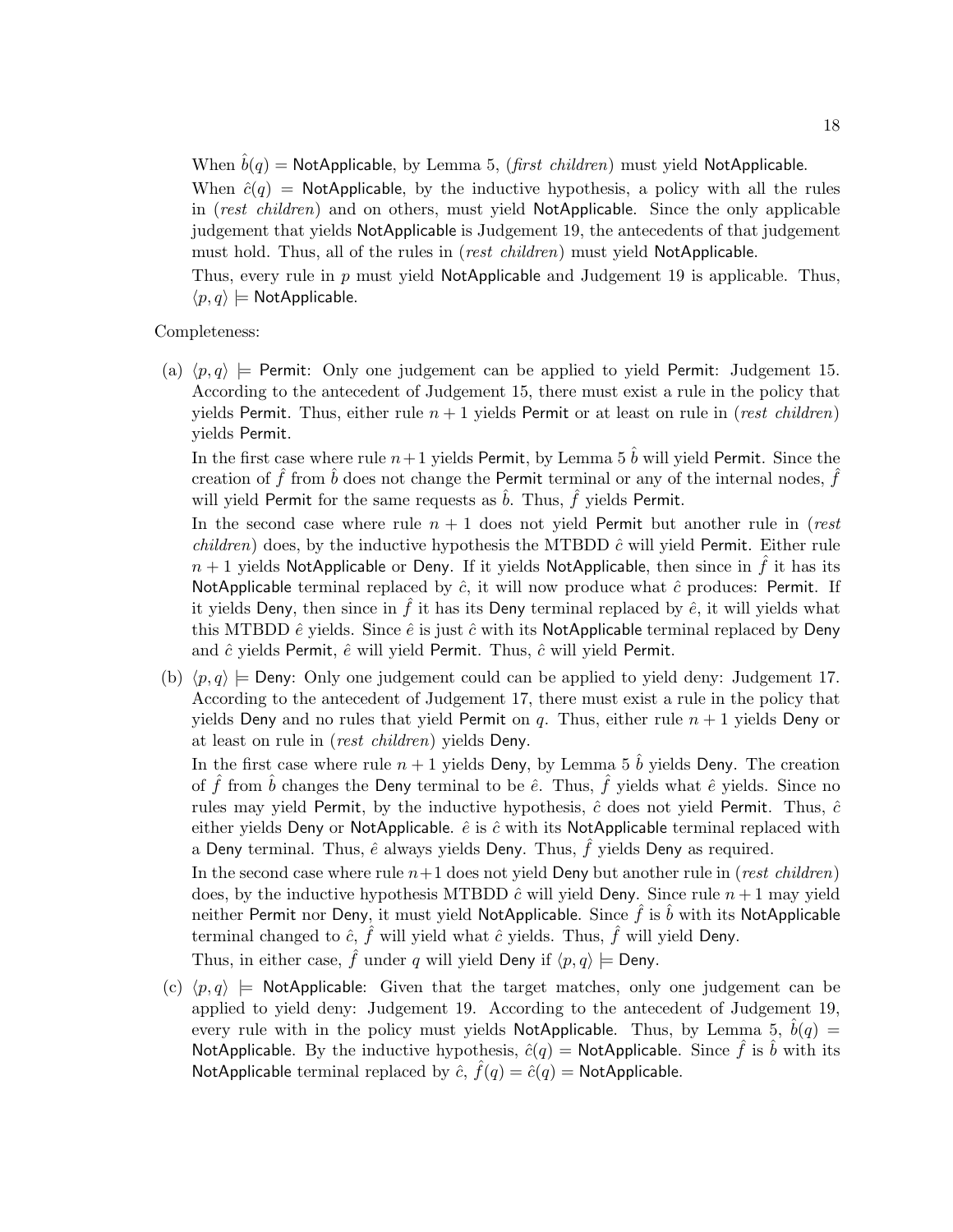Thus, in every case,  $\langle p, q \rangle \models d \implies f(q) = d$ 

3. Deny-Overrides: Almost the same as Permit-Overrides.

 $\Box$ 

#### 5.4 PolicySets

#### Theorem 7 (Equivalence).

$$
\forall p \in Pol, \forall q \in \mathcal{Q}, \left[ (\text{MAR}(p))(q) = d \iff \langle p, q \rangle \right] = d]. \tag{64}
$$

Proof. Let the *height* of a PolicySet be defined as 1 for any PolicySet that has only Policies as children (no PolicySets) and as one more than the maximum height of any of children for PolicySets that do have other PolicySets are children. Theorem will proved by induction over the height of the PolicySet.

Base Case: height 1, that is, a PolicySet with all its children being Policies. Given a PolicySet of height 1, it can have any number of children. By Lemma 6, we know that each of these children are both sound and complete. Now we must show that Margrave combines them correctly to yield a MTBDD that is sound and complete. Margrave uses the same function to combine Policies into PolicySets as it does to combine Rules into Policies. Inspecting the judgements for PolicySets, one can see that every rule for a PolicySet has a corresponding rule for Policy (listed right after it). The only differences in each pair of corresponding judgements are the syntactic category of children and the use of  $\models$  instead of  $\models_r$ . The proof above for Lemma 6 only makes use of these two facts in using Lemma 5; it does not make use of any internal structure of rules or  $\models_r$ , only that Margrave is sound and complete with respect to rule and the relation  $\models_r$ . Lemma 6 shows that Margrave is sound and complete with respect to Policies and the relation  $\models$  when used with Policies. Thus, Lemma 6 can be substituted for Lemma 5 everywhere in the proof of Lemma 6 to prove the base case of this theorem.

Inductive Case: Assume the inductive hypothesis that for all PolicySets of height n or less,  $\forall p \in \mathbb{R}$  $\mathcal{P}, \forall q \in \mathcal{Q}, [(\text{MAR}(p))(q) = d \iff \langle p, q \rangle \models d].$  Note that all the children of a PolicySet of height  $n + 1$  has a height of n or less. Thus, the inductive hypothesis proves Margrave to be equivalent on all the children. Thus, as Lemma 6 stood in place of Lemma 5 in proof of the base case, the inductive hypothesis can stand in place of Lemma 5 in proof of the inductive case.

Thus, it has been proven that for a PolicySet of any finite height. Since only PolicySets of finite height are permissible by the grammar, the theorem is proven.  $\Box$ 

# 6 Conclusion

This paper has presented a subset of XACML, provided a natural semantics for that subset, formalize an algorithm evaluating policies written in this subset, and proven the soundness and completeness of this algorithm.

The reader should bear in mind that full XACML is a much more rich set of operators. For example, full XACML results in not simply a decision being produced by each policy-request pair, but also a